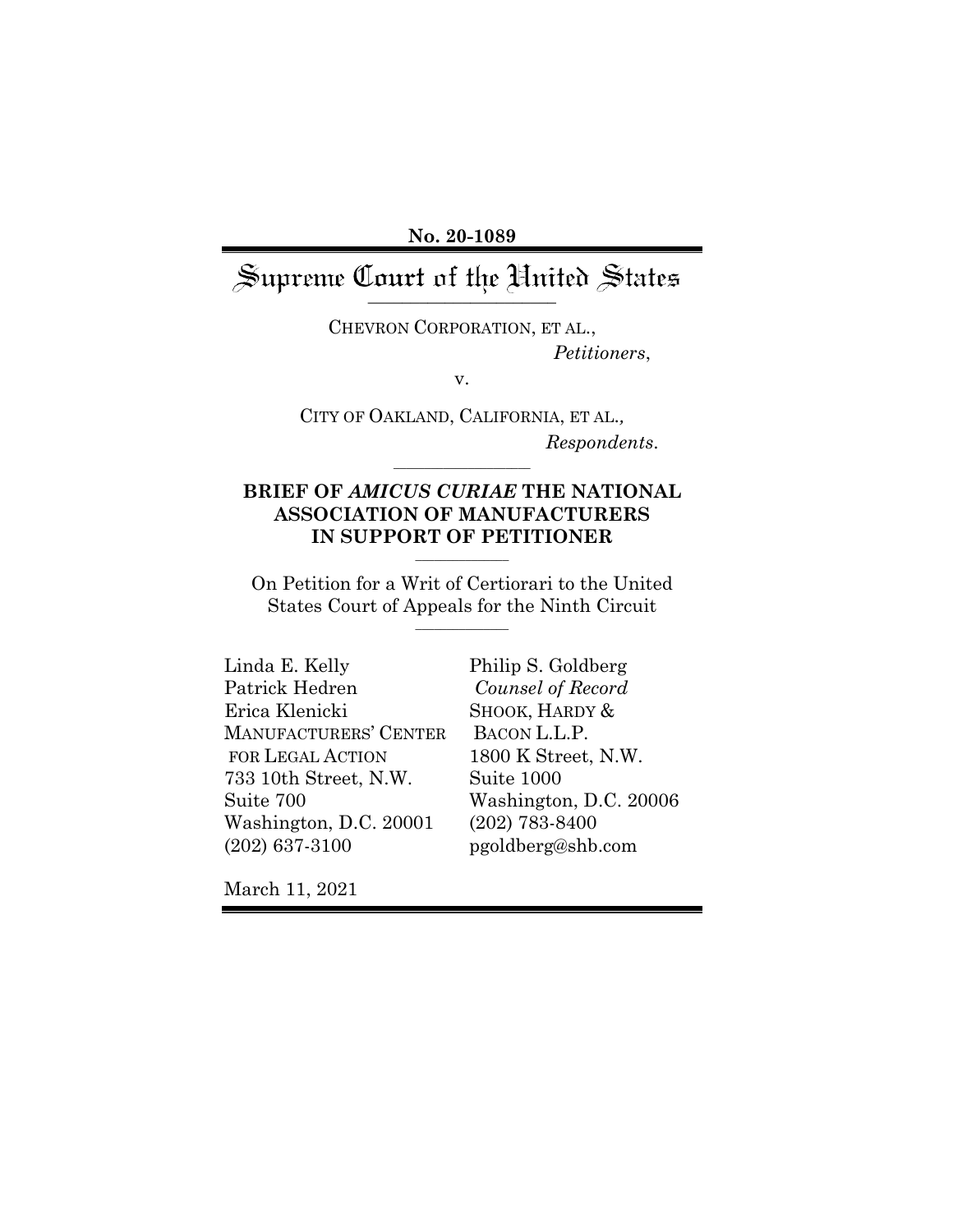# **TABLE OF CONTENTS**

# **Page**

| <b>INTRODUCTION AND</b>                                                                                                       |
|-------------------------------------------------------------------------------------------------------------------------------|
|                                                                                                                               |
| THE COURT SHOULD GRANT THE<br>$I_{\cdot}$<br>PETITION BECAUSE CLIMATE<br>CHANGE CASES REQUIRE FEDERAL<br>COURT JURISDICTION 4 |
| II. THIS CASE IS PART OF A NATIONAL<br>LITIGATION CAMPAIGN TO HAVE<br>STATE COURTS UNDERMINE THIS                             |
| III. CLAIMS ALLEGING HARMS FROM<br>CLIMATE CHANGE PRESENT<br>UNIQUELY FEDERAL INTERESTS 10                                    |
| IV. THE COURT SHOULD GRANT THE<br>PETITION TO MAINTAIN THE<br><b>INTEGRITY OF THE FEDERAL-</b><br>STATE DUAL COURT SYSTEM 13  |
|                                                                                                                               |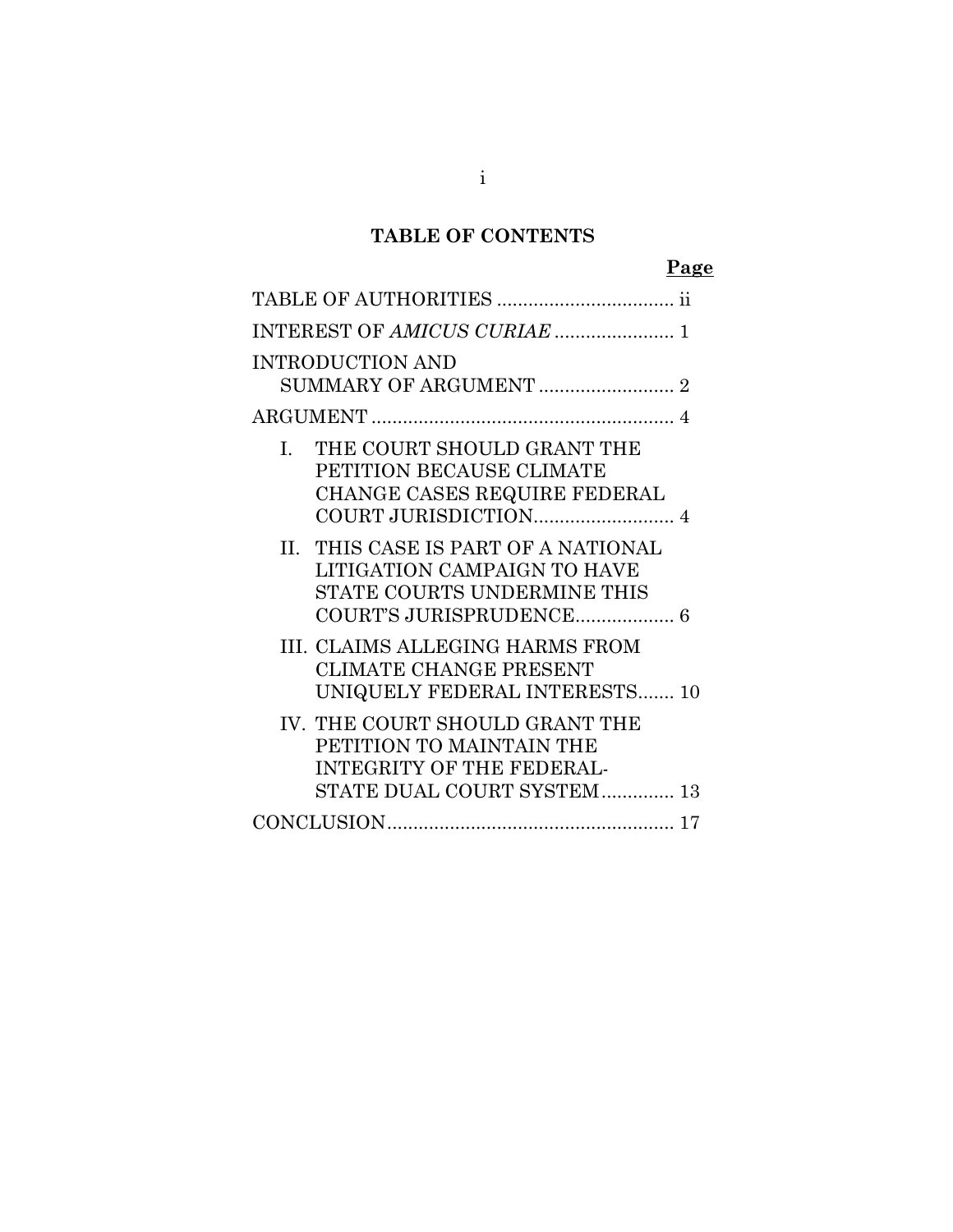# **TABLE OF AUTHORITIES**

# **Cases** Page

| Am. Elec. Power Co. v. Connecticut,                                            |
|--------------------------------------------------------------------------------|
| Bates v. Dow Agrosciences LLC,                                                 |
| Caterpillar, Inc., v. Williams,                                                |
| Comer v. Murphy Oil USA, Inc.,                                                 |
| City of Oakland v. BP P.L.C.,<br>325 F. Supp. 3d 1017 (N.D. Cal. 2018)  passim |
| Fry ex rel. E.F. v. Napoleon Cmty. Schs.,                                      |
| Geier v. Am. Honda Motor Co.,                                                  |
| Illinois v. City of Milwaukee,                                                 |
| Native Village of Kivalina v. ExxonMobil                                       |
| North Carolina v. Tennessee Valley Auth.,                                      |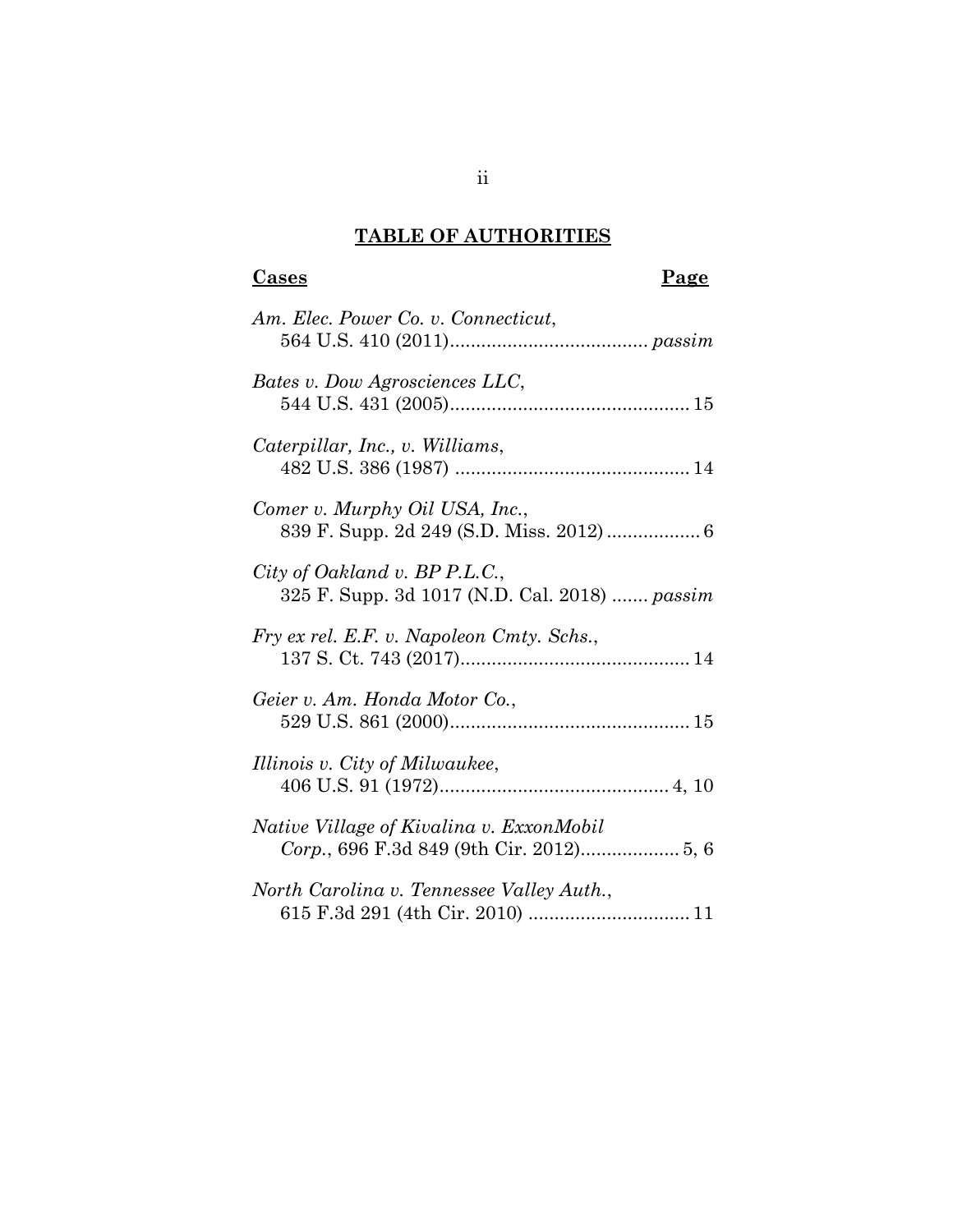| Riegel v. Medtronic, Inc.,                 |  |
|--------------------------------------------|--|
| Rivet v. Regions Bank of Louisiana,        |  |
| United States v. Standard Oil Co. of Cal., |  |
| Watson v. Philip Morris Cos.,              |  |

# **Other Authorities**

| 2017 Oakland General Obligation Bond, A-48–49<br>(Aug. 1, 2017), at https://cao-94612.s3. amazo-<br>naws.com/documents/OAK067652.pdf 12                   |
|-----------------------------------------------------------------------------------------------------------------------------------------------------------|
| <i>Amicus</i> Brief of Indiana and Fourteen Other<br>States in Support of Dismissal, City of Oak-<br><i>land v. BP</i> (9th Cir. filed April 19, 2018) 16 |
| Denise E. Antolini, Modernizing Public Nuisance:<br>Solving the Paradox of the Special Injury Rule,                                                       |
| Atmospheric Recovery Litigation: Making the Fos-<br>sil Fuel Companies Pay for Cleaning up the<br>Atmosphere, Creek Project YouTube Channel,              |
| Julia Caulfield, <i>Local Lawsuits Asks Oil and</i><br>Gas to Help Pay for Climate Change,                                                                |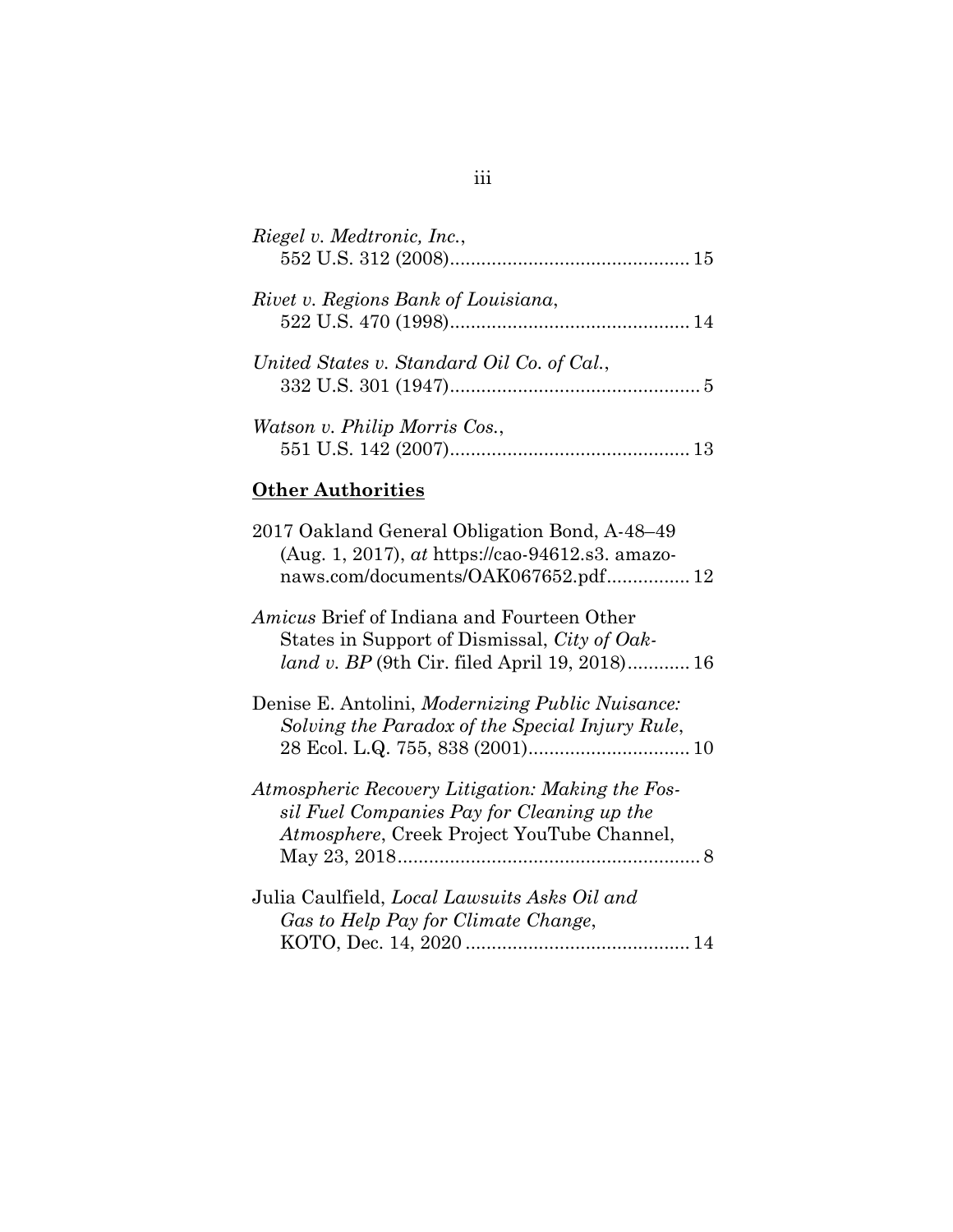| Complaint, City of Charleston v. Brabham Oil<br>Co., Inc., No. 2020-CP-10 (S.C. Ct. Comm.                                                                                                                                                           |
|-----------------------------------------------------------------------------------------------------------------------------------------------------------------------------------------------------------------------------------------------------|
| Brooks Dubose, Annapolis Sues 26 Oil and Gas<br>Companies for their Role in Contributing to<br>Climate Change, Cap. Gazette, Feb. 23, 202113                                                                                                        |
| Tristan L. Duncan & Jonathan Massey, AEP's<br>Tipping Point: Implied Preemption of Climate-<br>Change Common Law Claims, Wash. Legal                                                                                                                |
| Ross Eisenberg, Forget the Green New Deal. Let's<br>Get to Work on a Real Climate Bill, Politico,<br>Mar. 27, 2019, at https://www.politico.com/<br>magazine/story/2019/03/27/green-new-deal-                                                       |
| <i>Entire January Meeting Agenda at RFF, Wash-</i><br>ington Free Beacon, Apr. 2016, at https:// free-<br>beacon.com/wp-content/uploads/2016/04/ En-<br>tire-January-meeting-agenda-at-RFF-1-1.pdf 8                                                |
| Establishing Accountability for Climate Damages:<br>Lessons from Tobacco Control, Summary of the<br>Workshop on Climate Accountability, Public<br><i>Opinion, and Legal Strategies, Union of Con-</i><br>cerned Scientists & Climate Accountability |
| Findings of Fact and Conclusions of Law,<br>In re ExxonMobil Corp., No. 096-297222-18                                                                                                                                                               |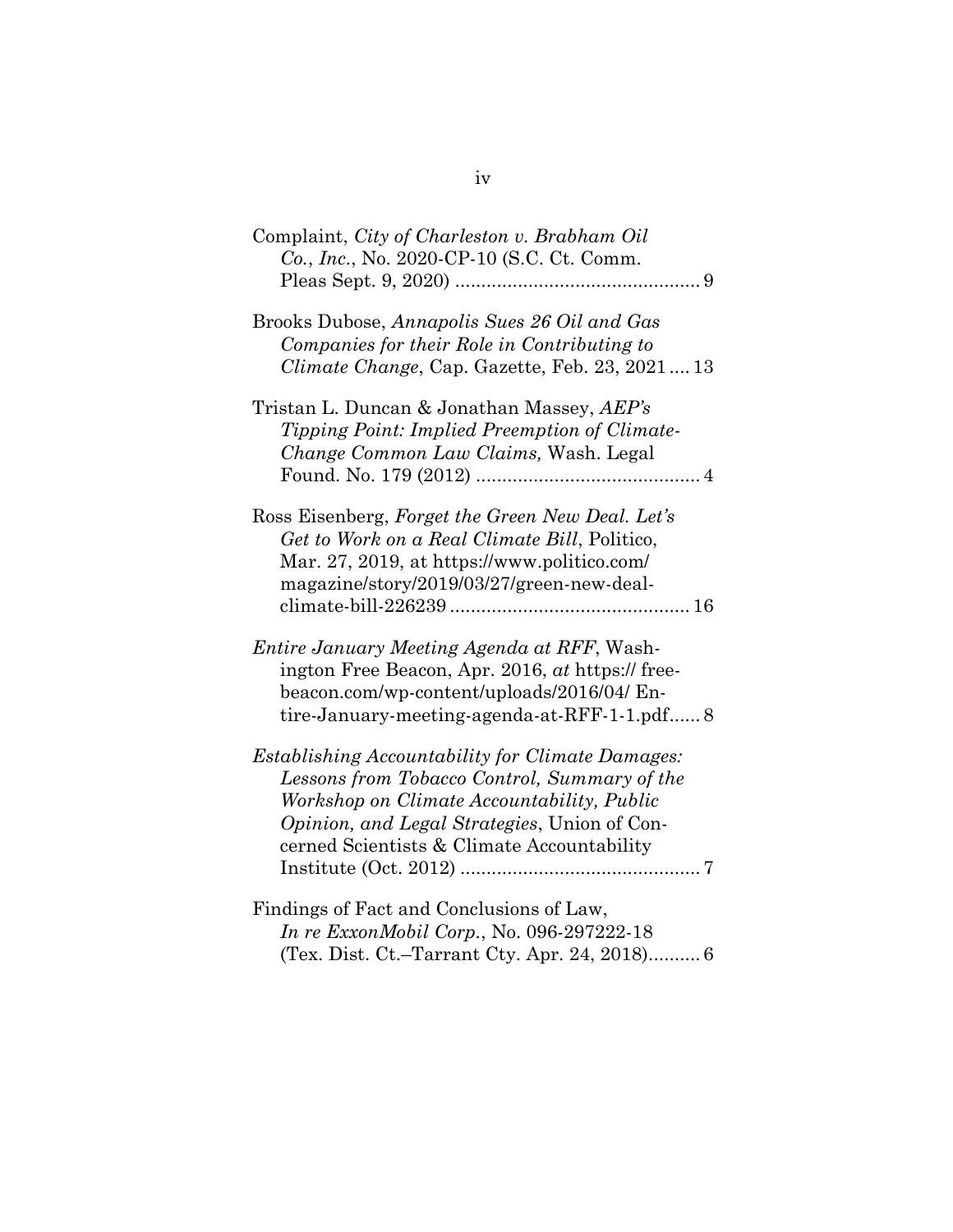| Phil Goldberg, Christopher E. Appel & Victor<br>E. Schwartz, Can Governments Impose a<br>new Tort Duty to Prevent External Risks?<br>The 'No-Fault' Theories Behind Today's<br><b>High Stakes Government Recoupment Suits,</b><br>44 Wake Forest L. Rev. 923 (2009)  11 |
|-------------------------------------------------------------------------------------------------------------------------------------------------------------------------------------------------------------------------------------------------------------------------|
| Kirk Herbertson, <i>Oil Companies vs. Citizens:</i><br>The Battle Begins Over Who Will Pay Cli-<br>mate Costs, EarthRights, Mar. 21, 2018 14                                                                                                                            |
| Letter from Lindsey de la Torre, Nat'l Ass'n of<br>Mfrs., to the Securities and Exchange<br>Comm'n, Mar. 27, 2018 at<br>https://mfgaccountabilityproject.org/wp-<br>content/uploads/2018/04/SEC-                                                                        |
| Beyond the Courtroom, Manufacturers'<br>Accountability Project, at<br>https://mfgaccountability pro-                                                                                                                                                                    |
| Larry Neumeister, Judge Shows Skepticism<br>to New York Climate Change Lawsuit,                                                                                                                                                                                         |
| Dawn Reeves, As Climate Suits Keeps Issue<br>Alive, Nuisance Cases Reach Key Venue                                                                                                                                                                                      |
|                                                                                                                                                                                                                                                                         |
| Restatement of the Law, Third:                                                                                                                                                                                                                                          |

v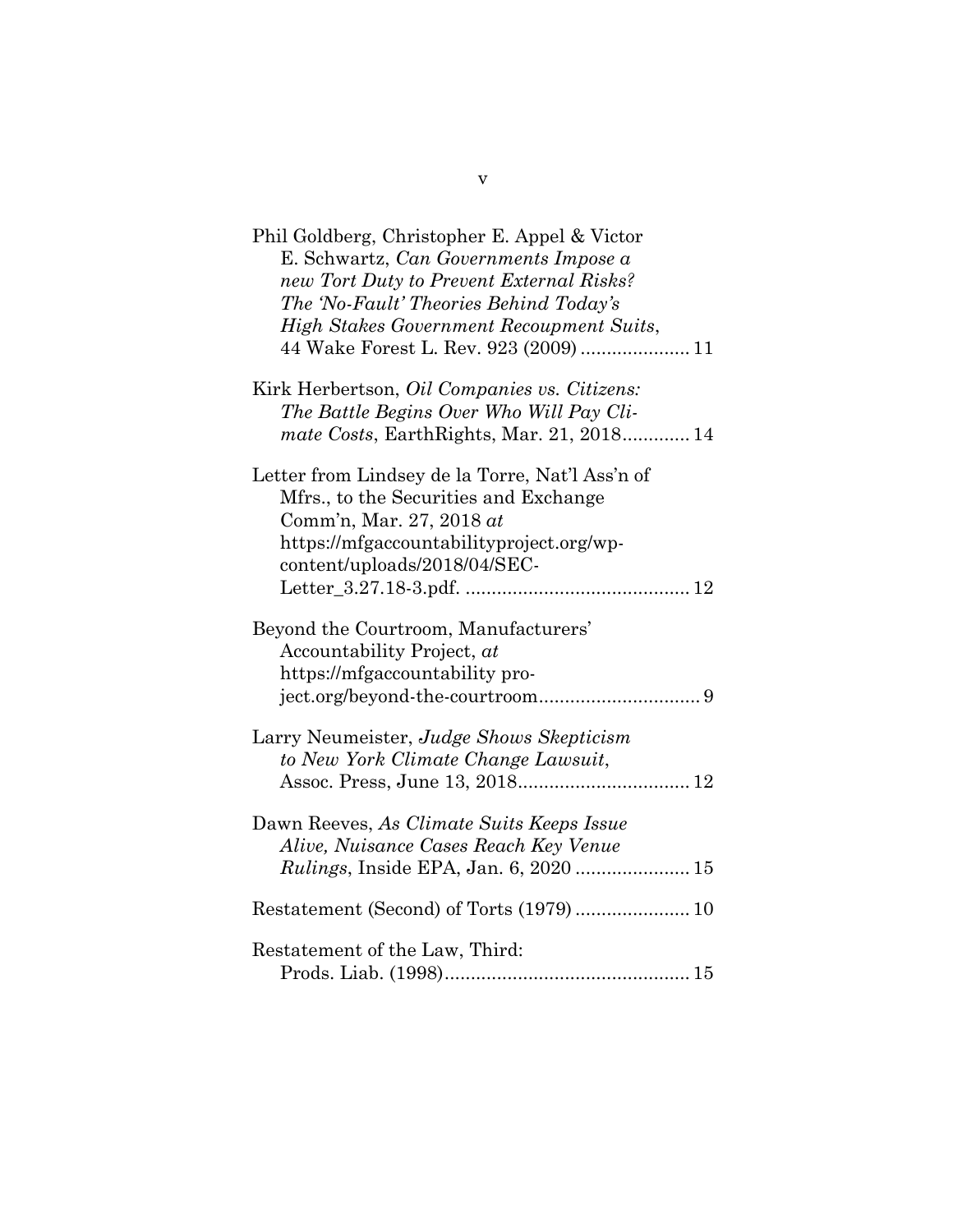Susanne Rust, *California Communities Suing Big Oil Over Climate Change Face a Key Hearing Wednesday*, L.A. Times, Feb. 5, 2020.......................................................... 13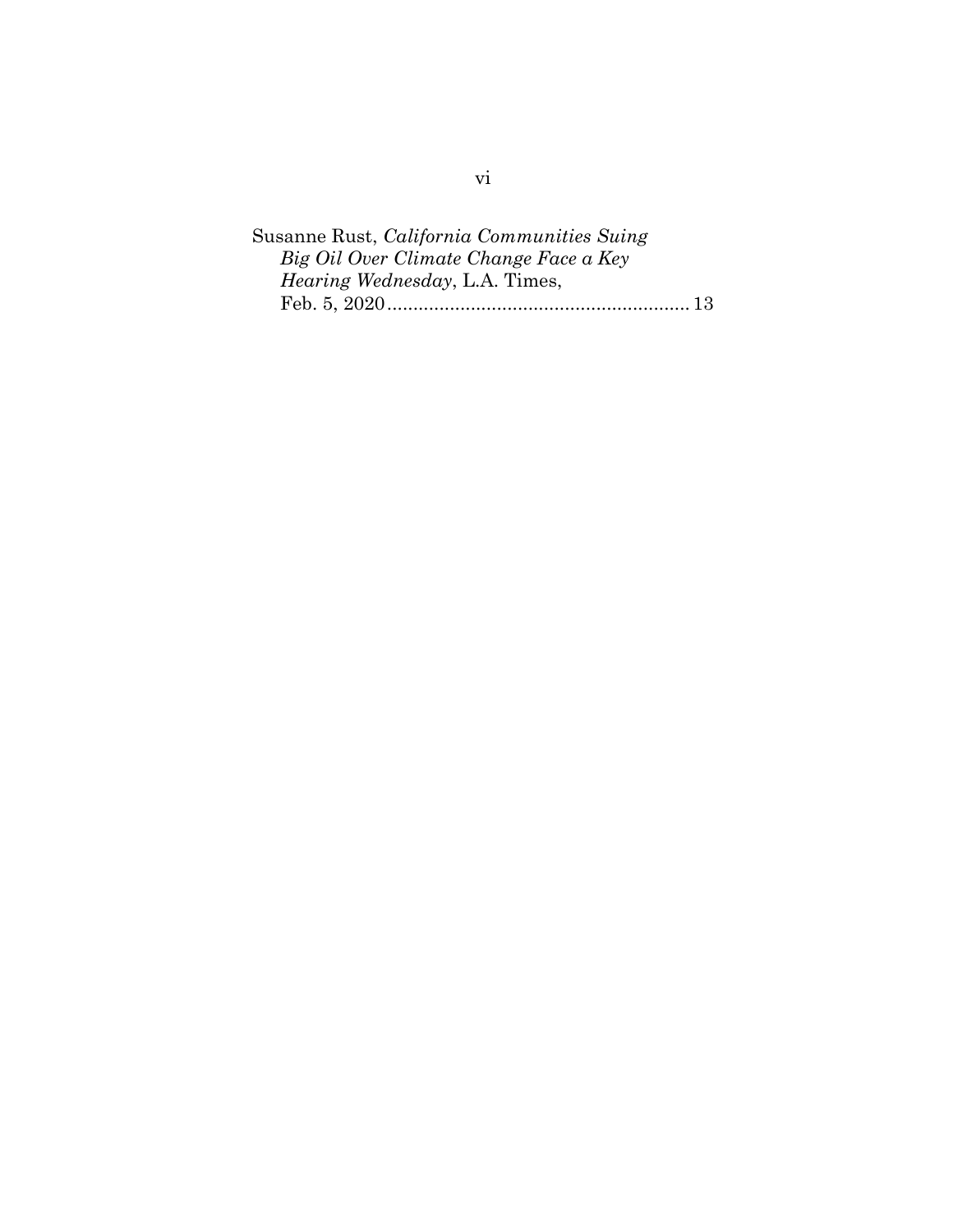#### **INTEREST OF** *AMICUS CURIAE*<sup>1</sup>

*Amicus curiae* is the National Association of Manufacturers ("NAM"). The NAM is the largest manufacturing association in the United States, representing small and large manufacturers in every industrial sector and in all 50 states. Manufacturing employs more than 12 million men and women, contributes \$2.33 trillion to the U.S. economy annually, has the largest economic impact of any major sector, and accounts for more than two-thirds of all privatesector research and development in the nation. The NAM is the voice of the manufacturing community and the leading advocate for a policy agenda that helps manufacturers compete in the global economy and create jobs across the United States.

The NAM is dedicated to manufacturing safe, innovative and sustainable products that provide essential benefits to consumers while protecting human health and the environment, and fully supports national efforts to address climate change and improve public health through appropriate laws and regulations. The NAM has grave concerns, however, about the attempt here to create categorical liability for lawful, beneficial energy products essential to modern life through state tort law.

The NAM has a substantial interest in attempts by local governments––here, the Cities of Oakland

<sup>1</sup> Pursuant to Rule 37.6, counsel for *amicus curiae* certifies that this brief was not authored in whole or in part by counsel for any party and that no person or entity, other than *amicus curiae*, its members, or its counsel made a monetary contribution to the preparation or submission of the brief. The parties received timely notice of the intent of *amicus curiae* to file this brief, and provided written consent to the filing of this brief.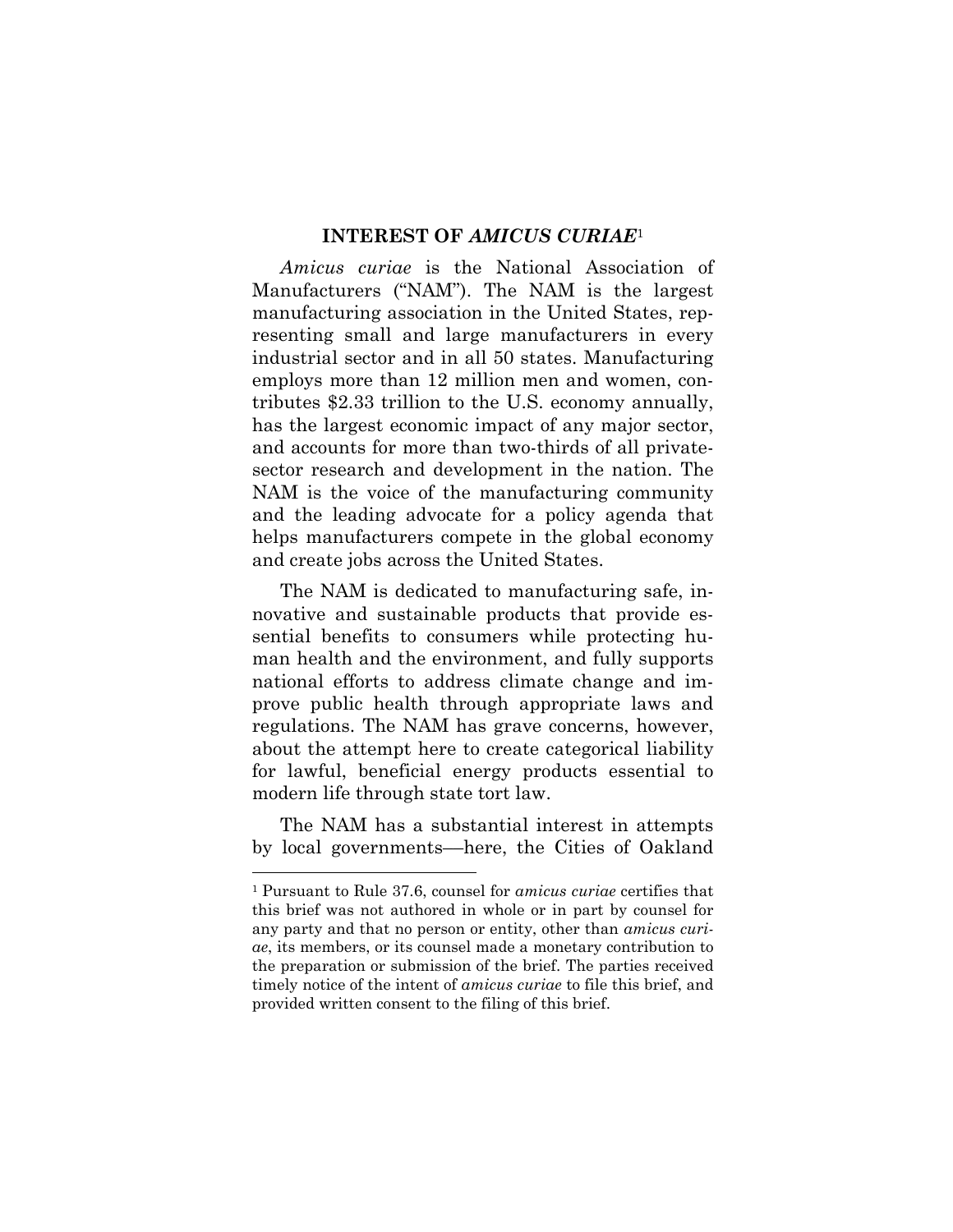and San Francisco––to subject its members to unprincipled state liability for harms a community alleges are associated with climate change. Climate change is one of the most important public policy issues of our time, and one, as this Court found in *Am. Elec. Power Co. v. Connecticut*, 564 U.S. 410 (2011), that plainly implicates federal questions and complex policymaking.

### **INTRODUCTION AND SUMMARY OF ARGUMENT**

This case is part of a coordinated, national litigation campaign over global climate change and the debate as to how to mitigate impacts of modern energy use. *Amicus* appreciates that developing new technologies to reduce greenhouse gas ("GHG") emissions, make energy more efficient, and modify infrastructures to deal with the impacts of climate change has become an international imperative. State tort suits against the energy sector cannot achieve these objectives, and state courts are not the appropriate forums to decide these critical national issues.

In *Am. Elec. Power Co. v. Connecticut*, the Court addressed the first wave of this litigation campaign. 564 U.S. 410 (2011) (hereafter "*AEP*"). It held unanimously that the climate claims there sounded in the federal common law and that Congress displaced any such claims when it enacted the Clean Air Act. *See id*. at 424. Soon after, the strategists behind this litigation campaign began developing ideas for trying to circumvent the Court's ruling. They were looking for legal theories that would achieve comparable national goals as *AEP*, but that might *appear* different from *AEP* to some courts. The focal point of this effort, as embodied here, has been to re-cast the feder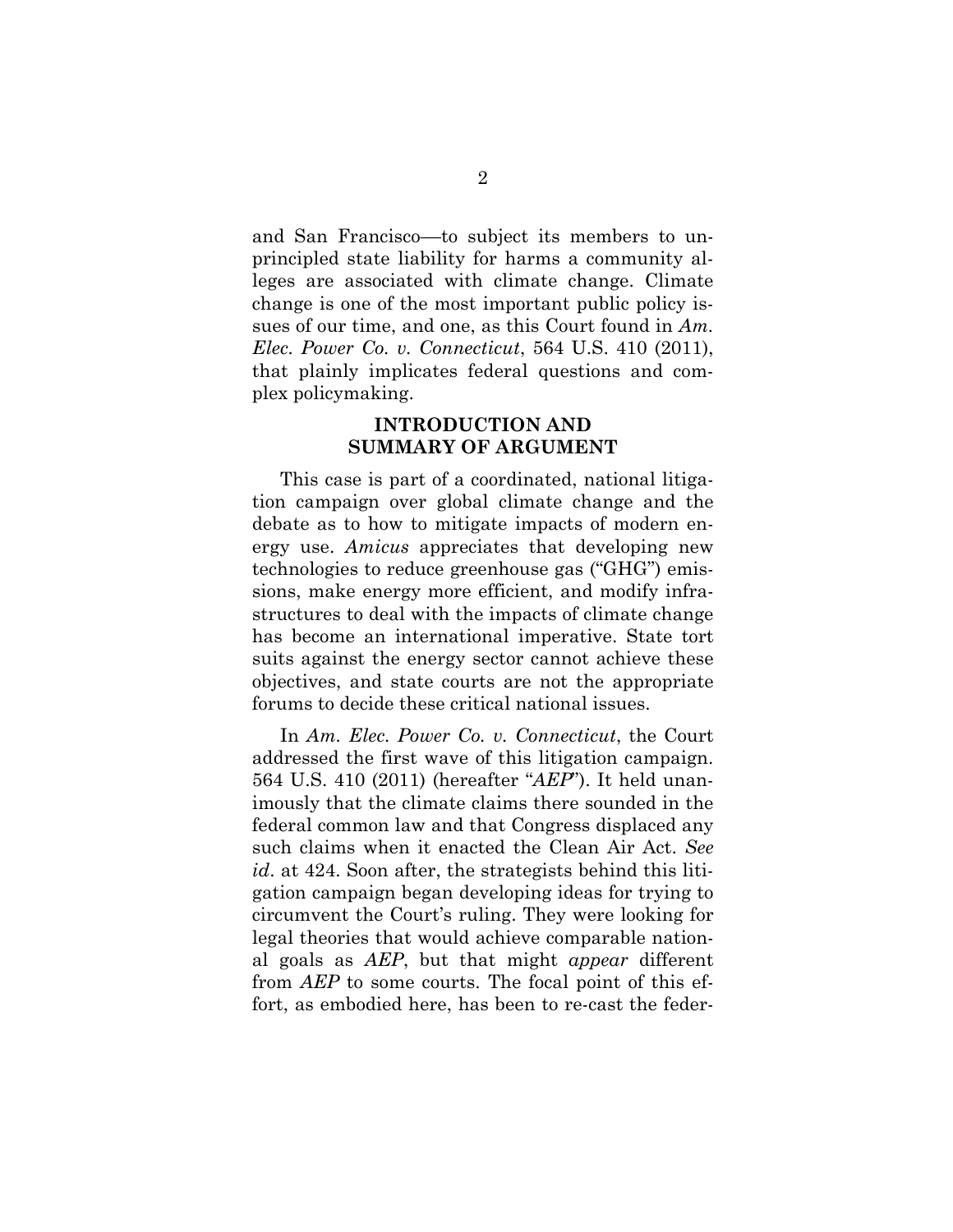al public nuisance claims for injunctive relief against the utilities in *AEP* as state public nuisance lawsuits for abatement against energy manufacturers.

This case—along with Baltimore's climate case already before this Court—is one of two dozen nearly identical lawsuits that have been filed since 2017 in carefully chosen states around the country. Each complaint asserts that the various defendants' production, promotion, and sale of oil, gas or other carbon energy is a public nuisance under state common law or violates another state tort or statute. In order to adjudicate the claims, though, the state courts would have to create new rules over the international production, sale, promotion, and use of fossil fuels. Thus, the allegations are federal in scope and not specific to any one company or community.

Accordingly, the defendants in these cases removed the cases to the federal judiciary. Here, the District Court carefully studied the legal and factual issues presented in the case and determined that the re-packaging of this litigation from *AEP* did not lead to a different result; it actually expanded the national and international scope of the challenged activities: "In light of *AEP*, plaintiffs shift their focus to sales of fossil fuels worldwide." *City of Oakland v. BP P.L.C.*, 325 F. Supp. 3d 1017, 1025 (N.D. Cal. 2018).

*Amicus* respectfully requests that the Court grant the Petition to determine whether putative state-law tort claims alleging harm from global climate change are removable because they arise under federal law. As the Court appreciated in *AEP*, the climate change issues in this case and others like it are of major national significance. Climate tort litigation undermines national energy objectives, including energy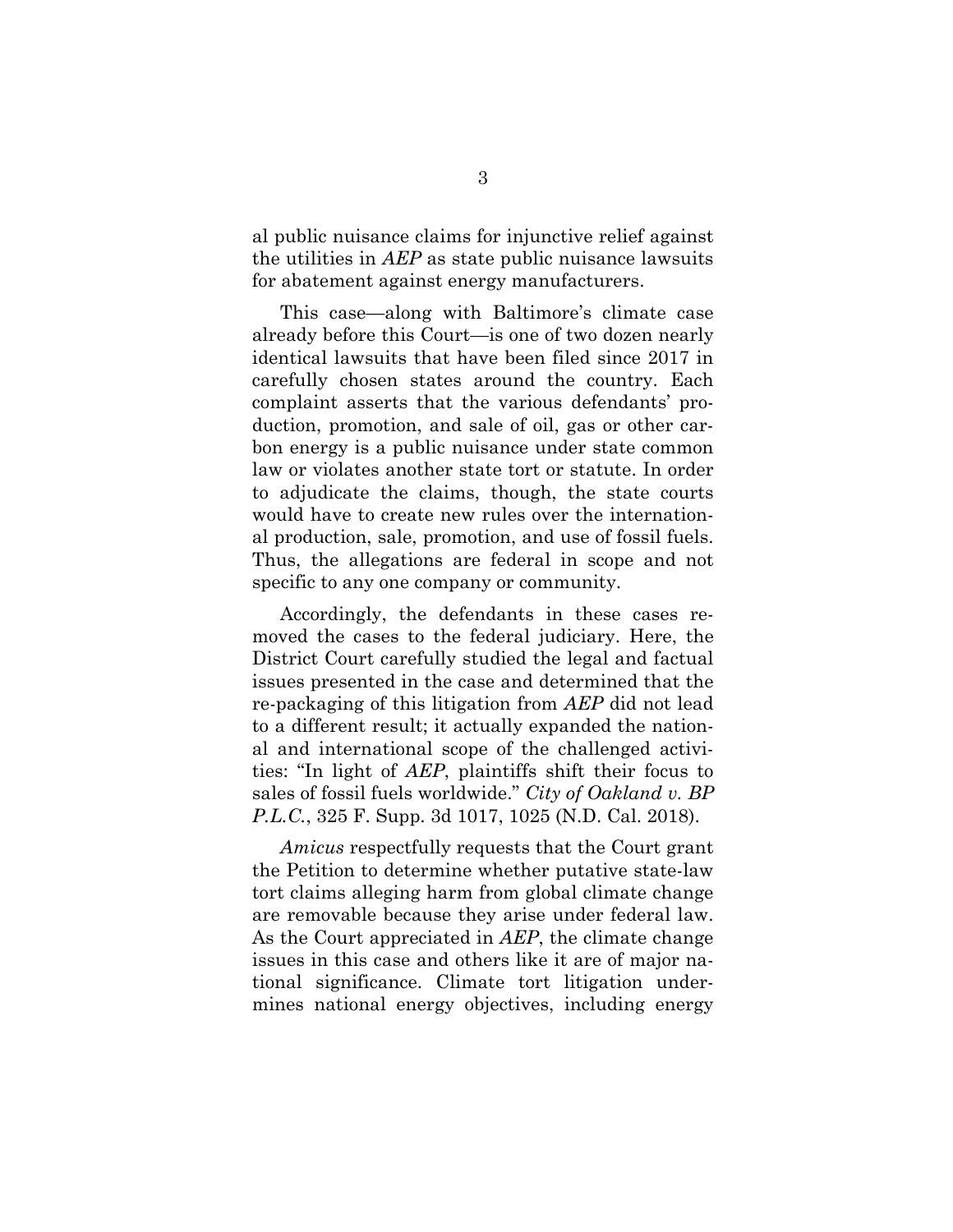independence, the stability of the electric grid, and affordability for families and businesses across the country, among others. Also, given the two dozen cases filed as part of this national litigation campaign, it is a matter of judicial efficiency that the Court resolve this jurisdictional question here.

#### **ARGUMENT**

## **I. THE COURT SHOULD GRANT THE PETITION BECAUSE CLIMATE CHANGE CASES REQUIRE FEDERAL COURT JURISDICTION**

The Court should grant the Petition to reinforce the understanding from *AEP* that climate tort litigation raises issues of "special federal interest." 564 U.S. at 424. <sup>2</sup> In *AEP*, before ruling that the Clean Air Act displaced any federal common law claims with respect to carbon emissions from fossil fuels, the Court explained that federal common law addresses subjects "where the basic scheme of the Constitution so demands," including "air and water in their ambient or interstate aspects." *Id.* at 422 (quoting *Illinois v. City of Milwaukee*, 406 U.S. 91, 103 (1972)). This rule of law applies to the climate change claims here.

The factual predicate in *AEP* is the same as here: global climate change is caused by GHGs that are "naturally present in the atmosphere and . . . also emitted by human activities," including the use of fossil fuels. *Id*. at 416. These GHGs combined with

<sup>2</sup> *See*, *e.g.*, Tristan L. Duncan & Jonathan Massey, *AEP's Tipping Point: Implied Preemption of Climate-Change Common Law Claims,* Wash. Legal Found. No. 179 (2012) ("The Supreme Court held that the case presented a matter of such inherently federal interest that it was governed by federal law.").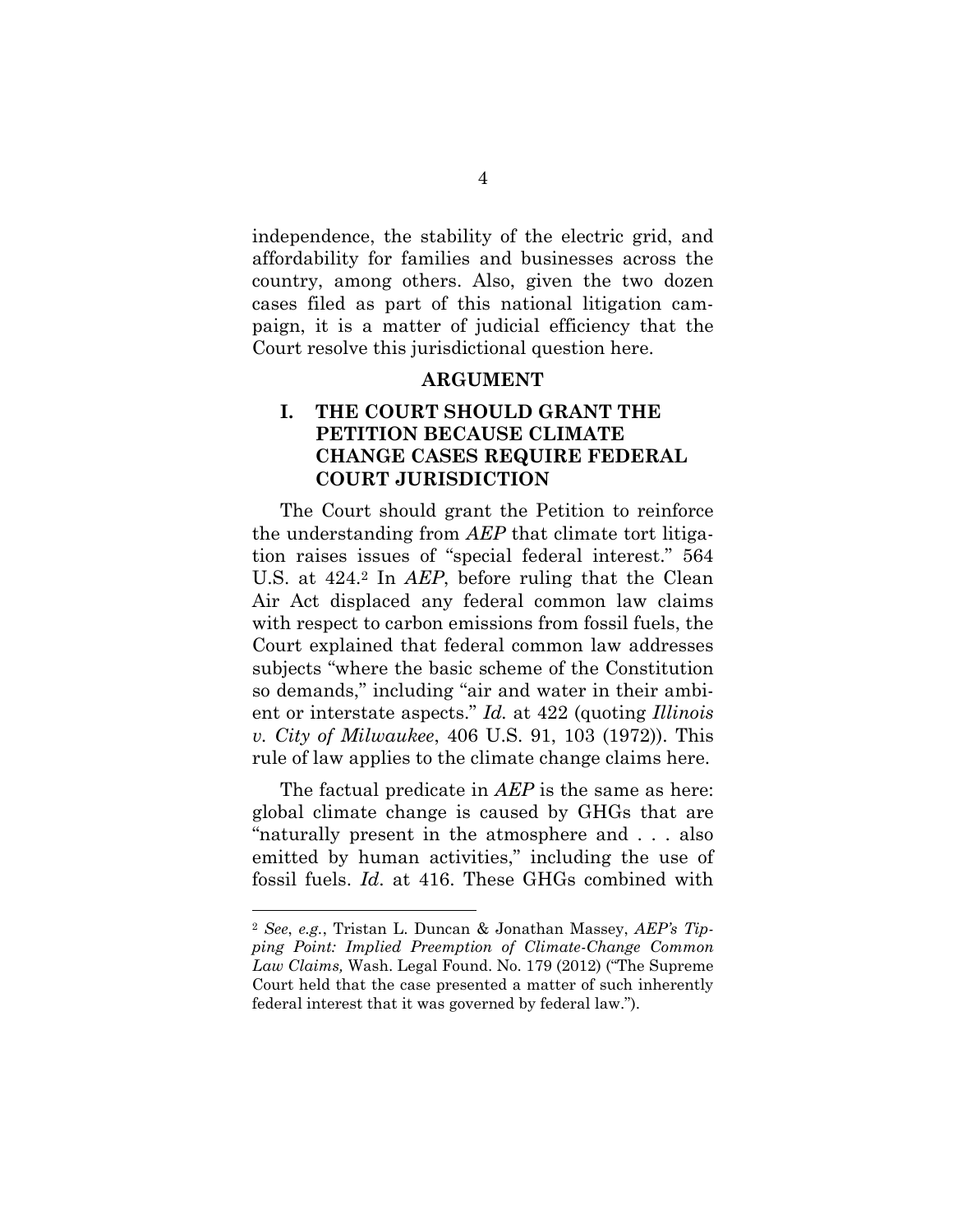many other sources of GHGs around the world and have accumulated in the earth's atmosphere for more than a century. "By contributing to global warming, the plaintiffs asserted, the defendants' carbondioxide emissions created a 'substantial and unreasonable interference with public rights,' in violation of the federal common law or interstate nuisance, or in the alternative, of state tort law." *Id.* at 418.

In *AEP*, the Court followed the two-step analysis from *United States v. Standard Oil Co. of Cal.*, 332 U.S. 301 (1947) in dismissing the claims. First, it determined the claims arose under federal common law and that "borrowing the law of a particular State would be inappropriate." *AEP*, 564 U.S. at 422. As *Standard Oil* instructs, there are certain claims that invoke the "interests, powers, and relations of the Federal Government as to require uniform national disposition rather than diversified state rulings." 332 U.S. at 78. Determining rights and responsibilities for global climate change is one of those uniquely federal issues. Second, and only then, did the Court hold Congress displaced remedies that might be granted under federal common law through the Clean Air Act. *See AEP*, 564 U.S. at 425. The claims failed on the merits, not lack of federal jurisdiction. Only the initial inquiry—whether the subject requires a uniform rule—goes to jurisdiction.

At the time, two other climate tort cases were pending against the energy sector. An Alaskan village was suing many of the same energy producers as here under federal law for damages related to rising sea levels. *See Native Village of Kivalina v. ExxonMobil Corp.*, 696 F.3d 849 (9th Cir. 2012). In Mississippi, a purported class of homeowners sued a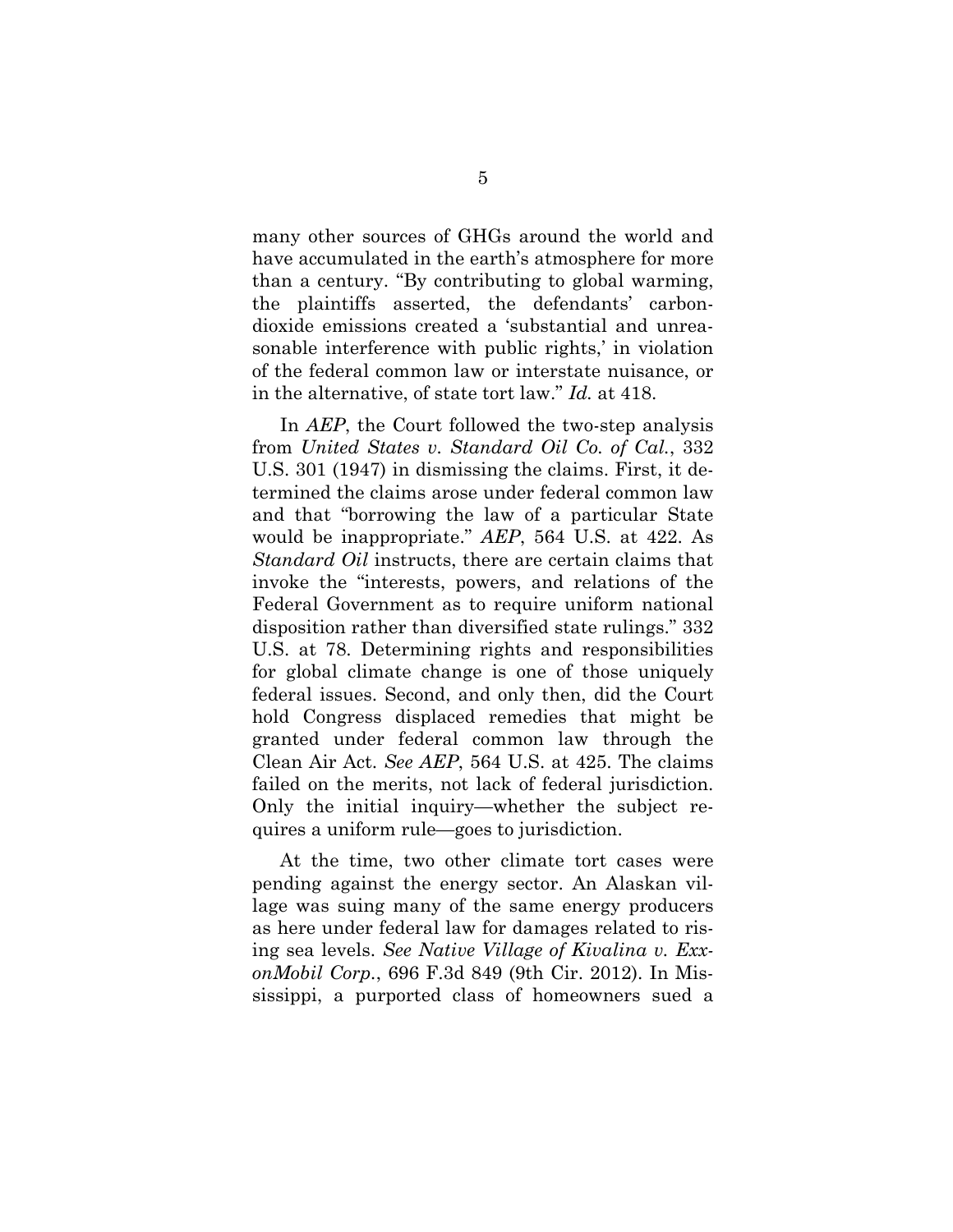multitude of energy producers under state tort law for property damage from Hurricane Katrina. *See Comer v. Murphy Oil USA, Inc.*, 718 F.3d 460 (5th Cir. 2013). The allegations there were that the defendants' products caused climate change, which in turn caused the hurricane to be more intense. *See id.*

After *AEP*, both cases were dismissed. As the Ninth Circuit explained, even though the legal theories in *Kivalina* differed slightly from *AEP*, given the Court's message, "it would be incongruous to allow [such litigation] to be revived in another form." *Kivalina*, 696 F.3d at 857. Tort suits alleging harm from emissions across the country and globe are exactly the sort of "transboundary pollution" claims the Constitution exclusively commits to federal law. *Id*. at 855. As of 2012, the law appeared clear. Climate litigation targeting private actors were inherently federal in nature, regardless of how the claims were packaged—over energy use or products, by public or private plaintiffs, under federal or state law, or for injunctive relief or damages.

## **II. THIS CASE IS PART OF A NATIONAL LITIGATION CAMPAIGN TO HAVE STATE COURTS UNDERMINE THIS COURT'S JURISPRUDENCE**

The advocacy groups and lawyers behind this national litigation campaign were undeterred by *AEP*. In 2012, they convened in La Jolla, California to brainstorm on how to re-package the litigation in hopes of achieving their national goals. *See* Findings of Fact and Conclusions of Law, *In re ExxonMobil Corp.*, No. 096-297222-18 (Tex. Dist. Ct.–Tarrant Cty. Apr. 24, 2018), at 3 (discussing the "Workshop on Climate Accountability, Public Opinion, and Legal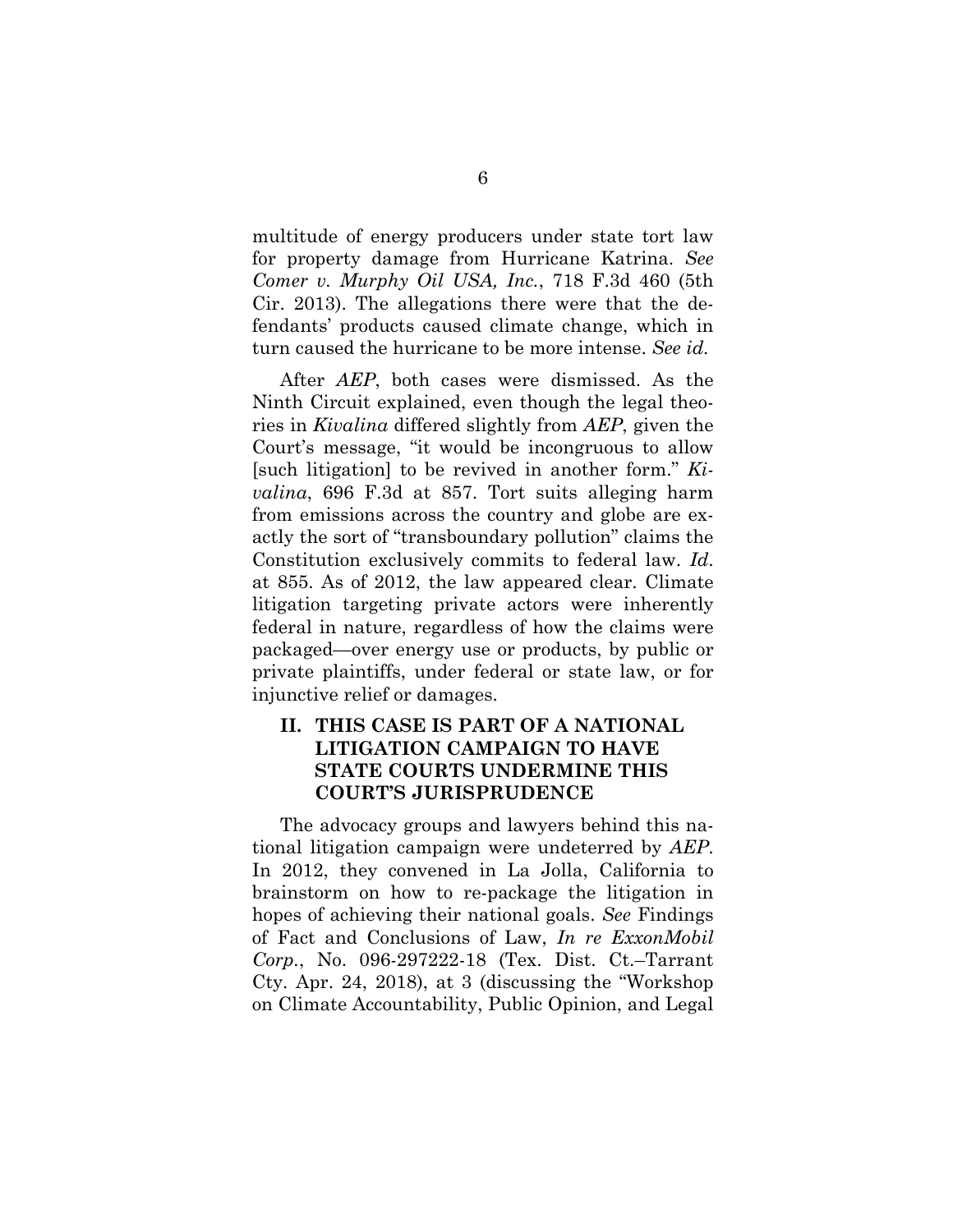Strategies"). The strategies discussed included the one they ultimately employed: filing lawsuits in multiple jurisdictions, hoping at least one case would reach discovery and help them advance their preferred national and international policy agenda. *Id*.

Organizers of the conference captured their discussion and strategies for this litigation in a published report. *See Establishing Accountability for Climate Damages: Lessons from Tobacco Control, Summary of the Workshop on Climate Accountability, Public Opinion, and Legal Strategies*, Union of Concerned Scientists & Climate Accountability Institute (Oct. 2012).<sup>3</sup> Despite *AEP*, they said "the courts offer the best current hope" for imposing their national public policy agenda over fossil fuel emissions. *Id.* at 28. They discussed "the merits of legal strategies that target major carbon emitters, such as utilities [as in *AEP*], versus those that target carbon producers," as here. *Id*. at 12. And, they talked through various causes of action, "with suggestions ranging from lawsuits brought under public nuisance laws," such as the one here, "to libel claims." *Id.* at 11.

Given *AEP*, they emphasized making the lawsuits look like traditional damages claims rather than directly asking a court to regulate emissions or put a price on carbon use. *See id.* at 13. As one participant said, "Even if your ultimate goal might be to shut down a company, you still might be wise to start out by asking for compensation for injured parties." *Id.* They also decided to pursue claims under state law

<sup>3</sup> https://www.ucsusa.org/sites/default/files/attach/2016/04/ establishing-accountability-climate-change-damages-lessonstobacco-control.pdf.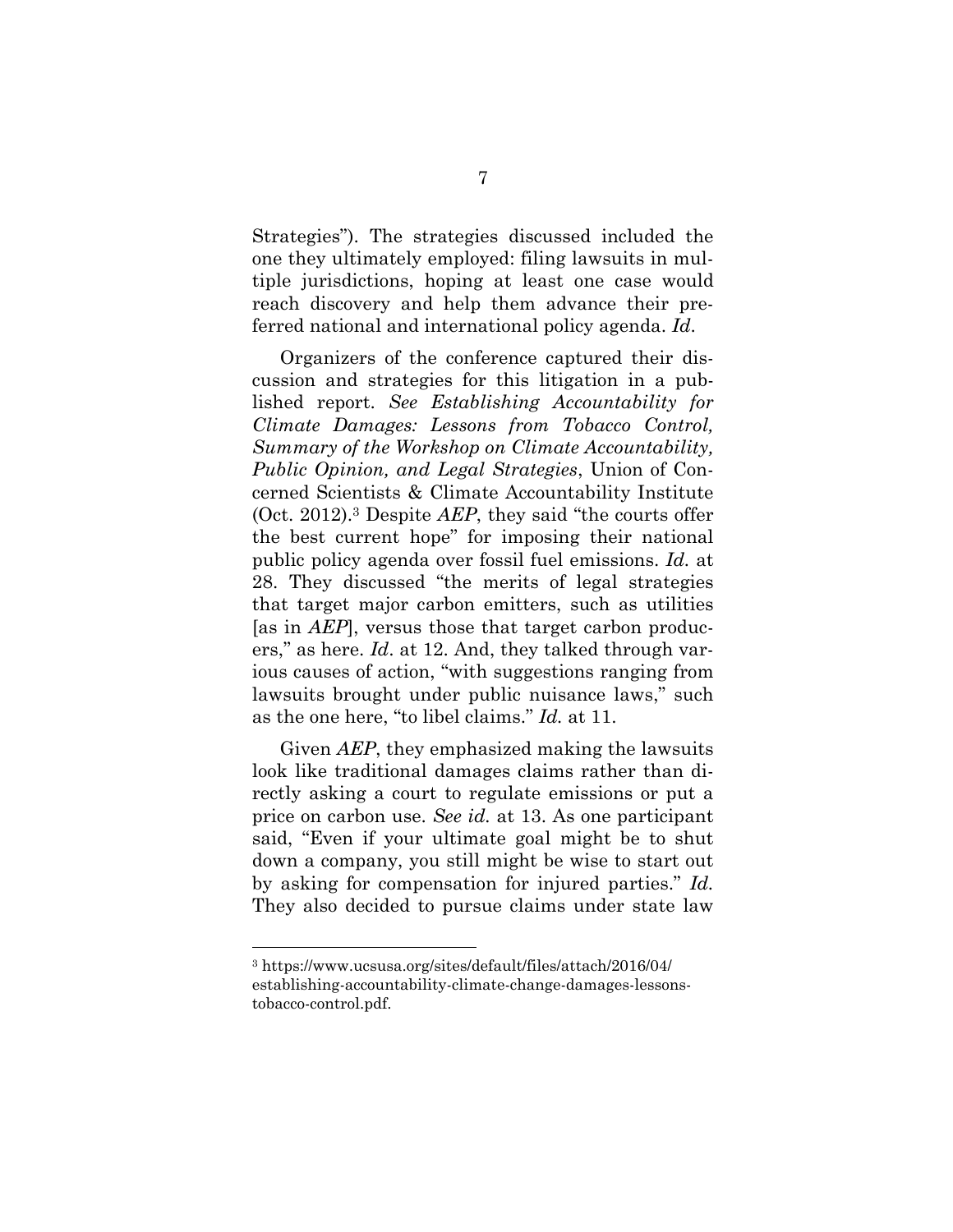in hopes state courts would not follow *AEP*. Finally, they discussed "the importance of framing a compelling public narrative," including "naming [the] issue or campaign" to generate "outrage." *Id.* at 21, 28.

In 2016, another strategy session was held in New York City to discuss the litigation campaign's goals as they had developed since the La Jolla conference. *See Entire January Meeting Agenda at Rockefeller Family Foundation*, Wash. Free Beacon, Apr. 2016.<sup>4</sup> Specifically, the organizers discussed leveraging the filing of these lawsuits and government investigations to generate media coverage. They wanted "to establish in the public's mind" that these companies were "corrupt," to "delegitimize them" and to "force officials to disassociate themselves" from the industry. *Id.* They hoped "creating scandal" through these lawsuits would drive these outcomes. *Id.*<sup>5</sup>

Lawsuits following these tenets were filed starting in 2017. As indicated, this case, along with the others, is meant to look facially different from *AEP*, which targeted fossil fuel users (utilities) and sought injunctive relief under federal public nuisance law. These cases target energy producers, invoke state tort laws, and seek abatement and damages. To name the campaign, they falsely asserted a widespread "campaign of deception" involving the various

<sup>4</sup> https://freebeacon.com/wp-content/uploads/2016/04/Entire-January-meeting-agenda-at-RFF-1-1.pdf.

<sup>5</sup> As Prof. Mary Wood, a La Jolla participant, later said, "Building sea walls and repairing roads won't do anything to fix our global climate system, but it will drain the profits of the fossil fuel companies." *Atmospheric Recovery Litigation: Making the Fossil Fuel Companies Pay for Cleaning up the Atmosphere*, Creek Project YouTube Channel, May 23, 2018.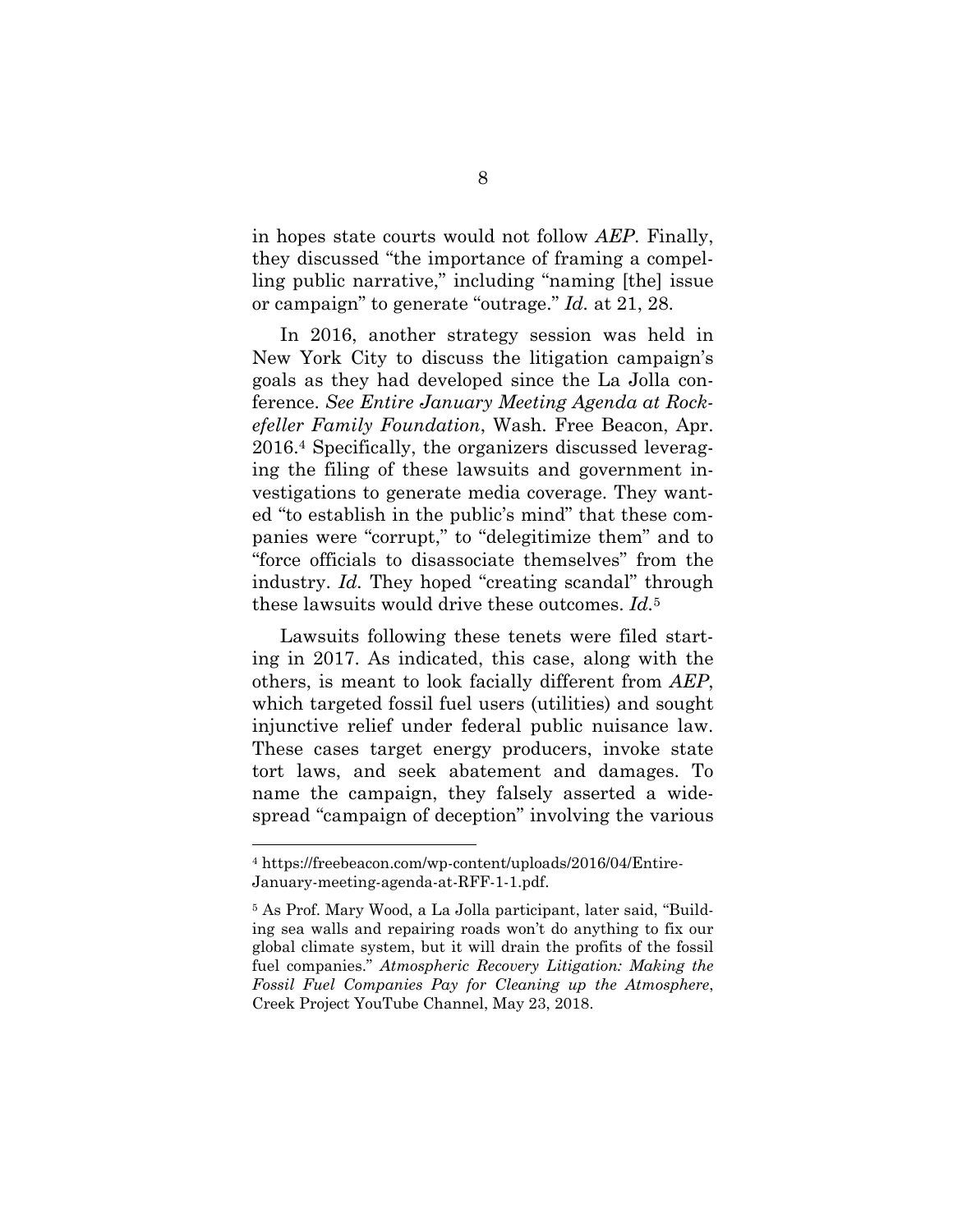companies named in the numerous lawsuits. *See*, *e.g.*, Complaint, *City of Charleston v. Brabham Oil Co.*, *Inc*., No. 2020-CP-10 (S.C. Ct. Comm. Pleas Sept. 9, 2020) (using the phrase 23 times). This lawsuit names five defendants, others name one or two, whereas some name dozens of energy manufacturers, including local companies in an effort to keep cases in state court. This ever-changing list of companies alleged to be in on some "campaign of deception" underscores the specious nature of the cases.

Supporters of this national litigation campaign have used political-style tactics, both to drive this litigation effort as well as to achieve the true, extrajudicial goals of the campaign. They have taken out paid advertisements and billboards blaming energy companies for climate change and urging public officials to file lawsuits, hosted symposiums and press conferences to generate media attention to their narrative, and launched websites to recruit governments to file lawsuits. *See generally* Beyond the Courtroom, Manufacturers' Accountability Project,<sup>6</sup> (detailing the coordinated funding, legal and media components of this litigation campaign). Thus, unlike traditional state tort suits, success for this litigation campaign is not about proving legal or factual allegations, but filing and maintaining lawsuits in state courts to achieve national public policy goals.

<sup>6</sup> https://mfgaccountabilityproject.org/beyond-the-courtroom. The week before this briefing, the advocates started a second website specifically to rally political support for this litigation. *See* https://l4ca.org/ and https://payupclimatepolluters.org/.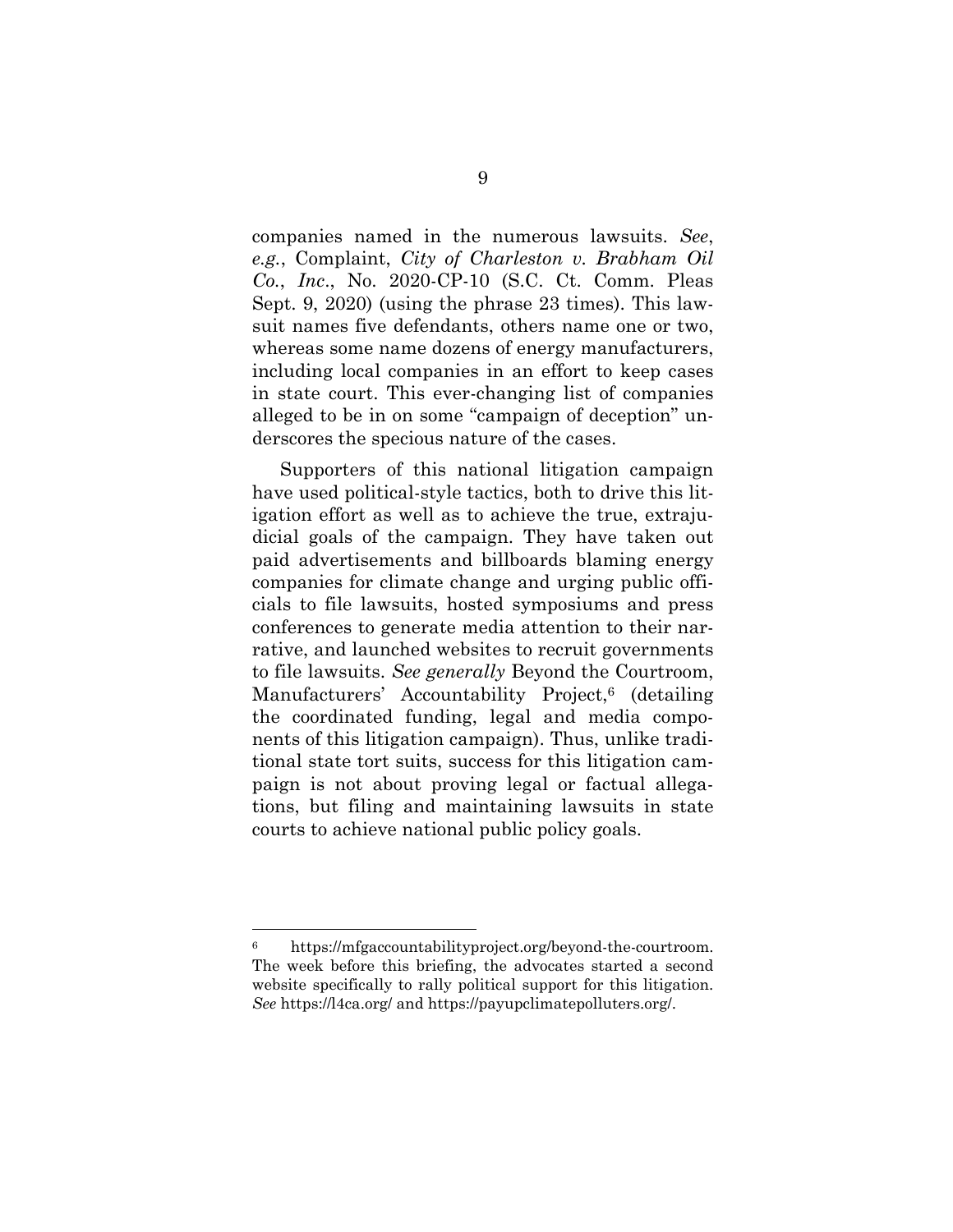## **III. CLAIMS ALLEGING HARMS FROM CLIMATE CHANGE PRESENT UNIQUELY FEDERAL INTERESTS**

The legal theories presented in this litigation are nothing more than mere fig leafs; unlike traditional local property damage cases, their claims are not moored to any specific plaintiff, defendant, location or jurisdiction. As Judge Alsup observed in dismissing this case, any municipality, county or state could file these lawsuits. *City of Oakland*, 325 F. Supp. 3d at 1022. "Their theory rests on the sweeping proposition that otherwise lawful and everyday sales of fossil fuels, combined with an awareness that greenhouse gas emissions lead to increased global temperatures, constitute a public nuisance." *Id*. It attempts to "reach the sale of fossil fuels anywhere in the world." *Id*. Merely referencing state claims and asking for compensation does not make these federal matters suddenly suitable for state courts.

Since *AEP*, public nuisance has been the tort of choice for climate litigation because, in large part, its "vague" sounding terms are often misunderstood.<sup>7</sup> *City of Milwaukee*, 451 U.S. at 317. In fact, the architects of this effort have tried and failed for nearly fifty years to transform state public nuisance law into a tool for industry-wide liability. *See* Denise E. Antolini, *Modernizing Public Nuisance: Solving the Para-*

<sup>7</sup> *See* W. Page Keeton, et al., Prosser & Keeton on the Law of Torts 616 (5th ed. 1984). "In popular speech it often has a very loose connotation of anything harmful, annoying, offensive or inconvenient. . . . Occasionally this careless usage has crept into a court opinion. If the term is to have any definite legal significance, these cases must be completely disregarded." Restatement (Second) of Torts § 821A cmt. b (1979).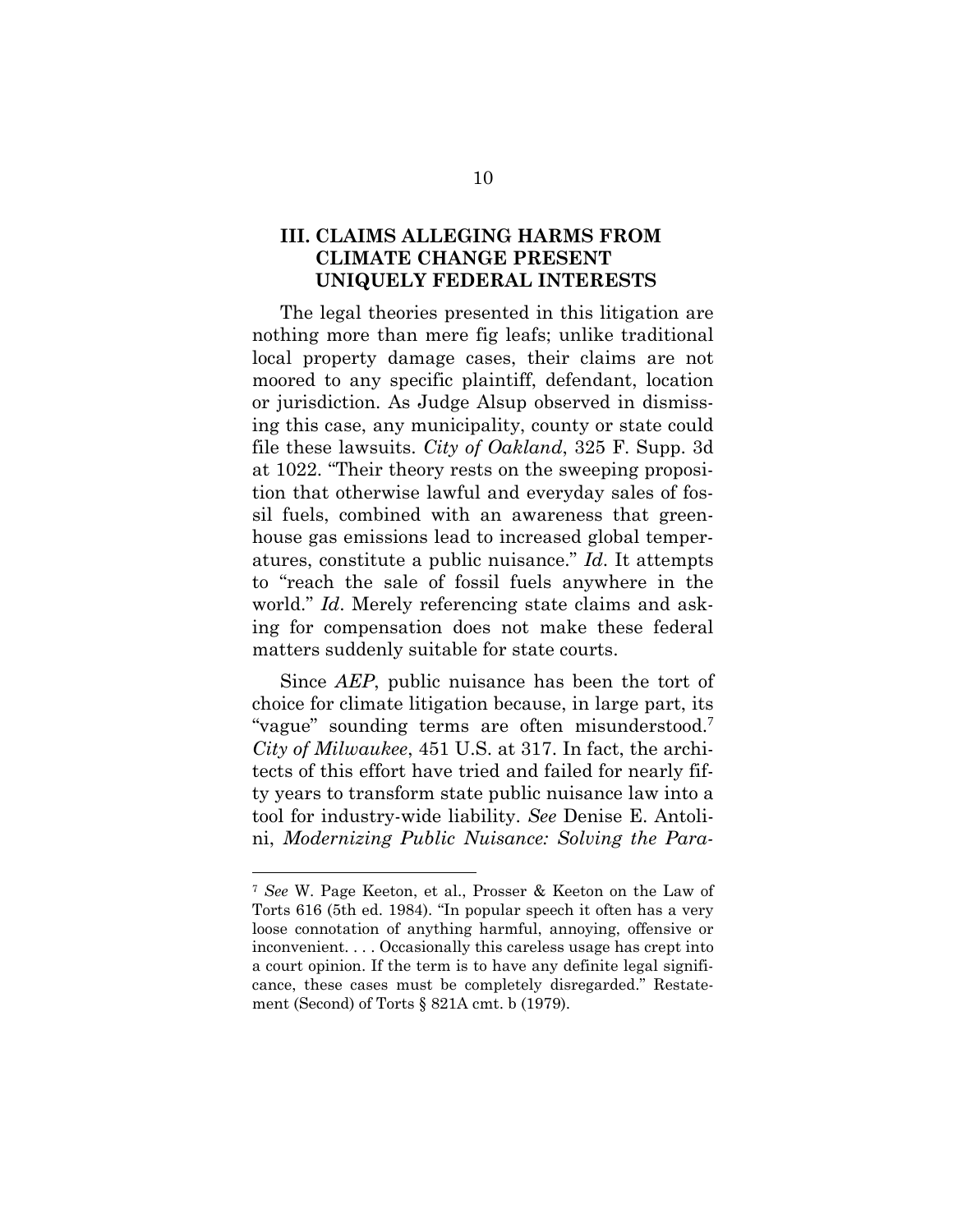*dox of the Special Injury Rule*, 28 Ecol. L.Q. 755, 838 (2001) (recounting campaign to change elements of the tort that would have "[broken] the bounds of traditional public nuisance"). The allure of such a legal theory is understandable. As here, the lawsuits are generally funded by contingency-fee counsel, promise funding for local projects, and target unpopular products. *See* Phil Goldberg, Christopher E. Appel & Victor E. Schwartz, *Can Governments Impose a new Tort Duty to Prevent External Risks? The 'No-Fault' Theories Behind Today's High Stakes Government Recoupment Suits*, 44 Wake Forest L. Rev. 923 (2009). But, they are legally unfounded, and courts have greeted them with appropriate skepticism.<sup>8</sup>

In the climate change cases, the attempt to mask federal issues under state public nuisance law does not stand up to even minimal scrutiny. For example, it is unclear what would qualify as the alleged public nuisance in these cases: the accumulation of GHGs in the atmosphere, global warming-induced sea level rise around the world, or the international promotion and sale of fossil fuels—all of which exist far outside any local government's authority. Also, political leaders say they are bringing these suits because the defendants promoted "phony science to deny climate change. But at oral argument, plaintiffs' counsel clarified that any such promotion remained merely a 'plus factor'" and not required for their liability theory. *City of Oakland*, 325 F. Supp. 3d at 1022.

<sup>8</sup> *See*, *e.g.*, *North Carolina v. Tennessee Valley Auth.*, 615 F.3d 291, 296 (4th Cir. 2010) (stating such lawsuits would "encourage [state] courts to use vague public nuisance standards to scuttle the nation's carefully created system of accommodating the need for energy product and the need for clean air").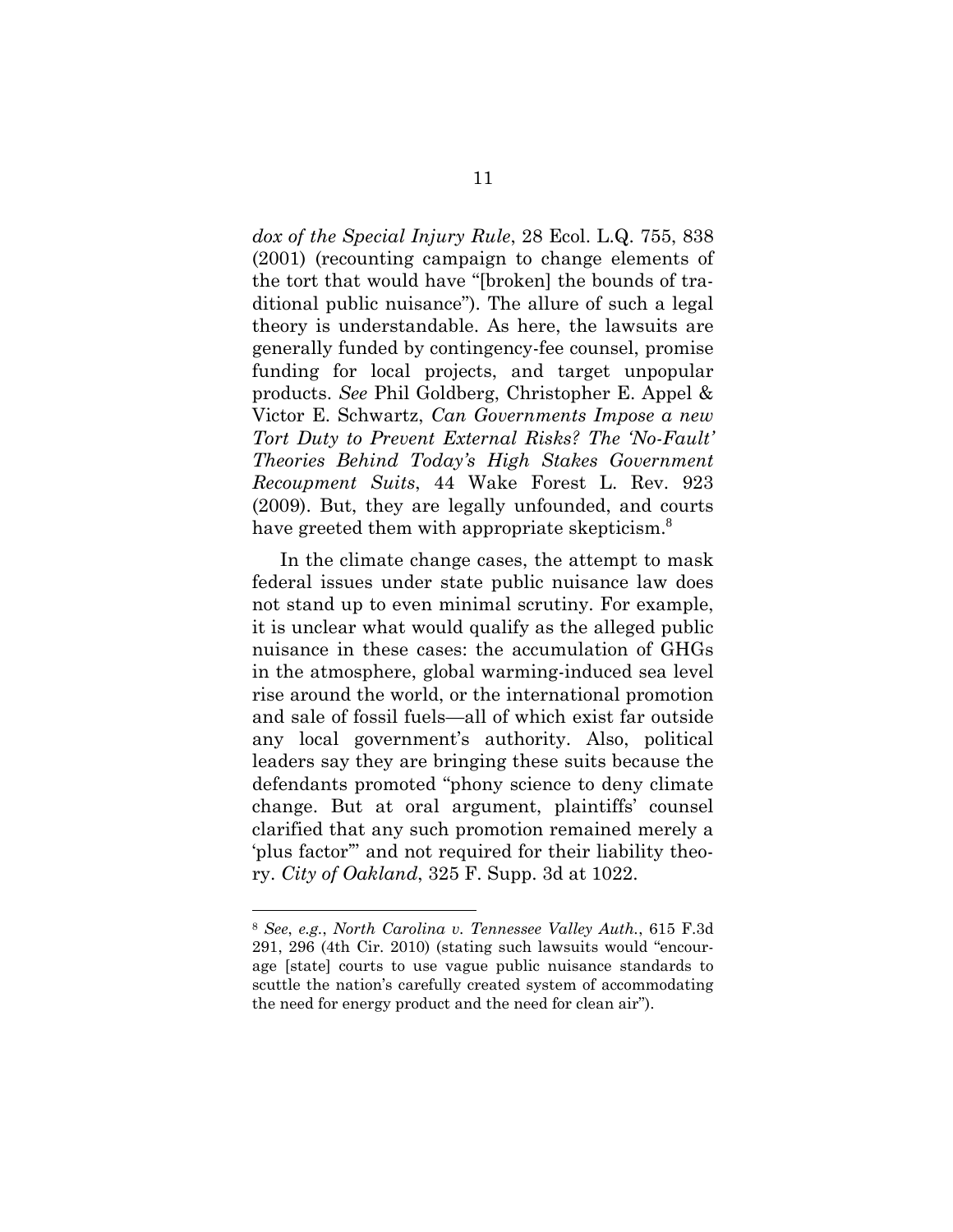Further, the damages sought are entirely speculative. As Judge Alsup said to the Cities' lawyers at a hearing, "You're asking for billions of dollars for something that hasn't happened yet and may never happen to the extent you're predicting it will happen." Nicholas Iovino, *Judge Skeptical of Cities' Climate Change Suits,* Courthouse News Service, May 24, 2018. To this end, in Oakland's 2017 bond offering (the year it filed this lawsuit), the City stated it was "unable to predict" the impact of climate change on the City and "if any such events occur, whether they will have a material adverse effect on the business operations or financial condition of the City or the local economy." 2017 Oakland General Obligation Bond, A-48–49 (Aug. 1, 2017); 9 *see also* Letter from Lindsey de la Torre, Nat'l Ass'n of Mfrs., to the Securities and Exchange Comm'n, Mar. 27, 2018.<sup>10</sup>

Federal judges have seen through these thinlyveiled attempts to mischaracterize the federal nature of the litigation. Here, Judge Alsup stated in his ruling, "[t]he scope of plaintiffs' theory is breathtaking." *City of Oakland*, 325 F. Supp. 3d at 1022. Similarly, Judge Keenan, who dismissed New York City's climate lawsuit, observed the City's claims were "trying to dress a wolf up in sheep's clothing." Larry Neumeister, *Judge Shows Skepticism to New York Climate Change Lawsuit*, Assoc. Press, June 13, 2018. <sup>11</sup> They were "hiding an emissions case." *Id.*

<sup>9</sup> https://cao-94612.s3.amazonaws.com/documents/ OAK067652.pdf

<sup>10</sup> https://mfgaccountabilityproject.org/wpcontent/uploads/2018/04/SEC-Letter\_3.27.18-3.pdf.

<sup>11</sup> https://apnews.com/dda1f33e613f450bae3b8802032bc449.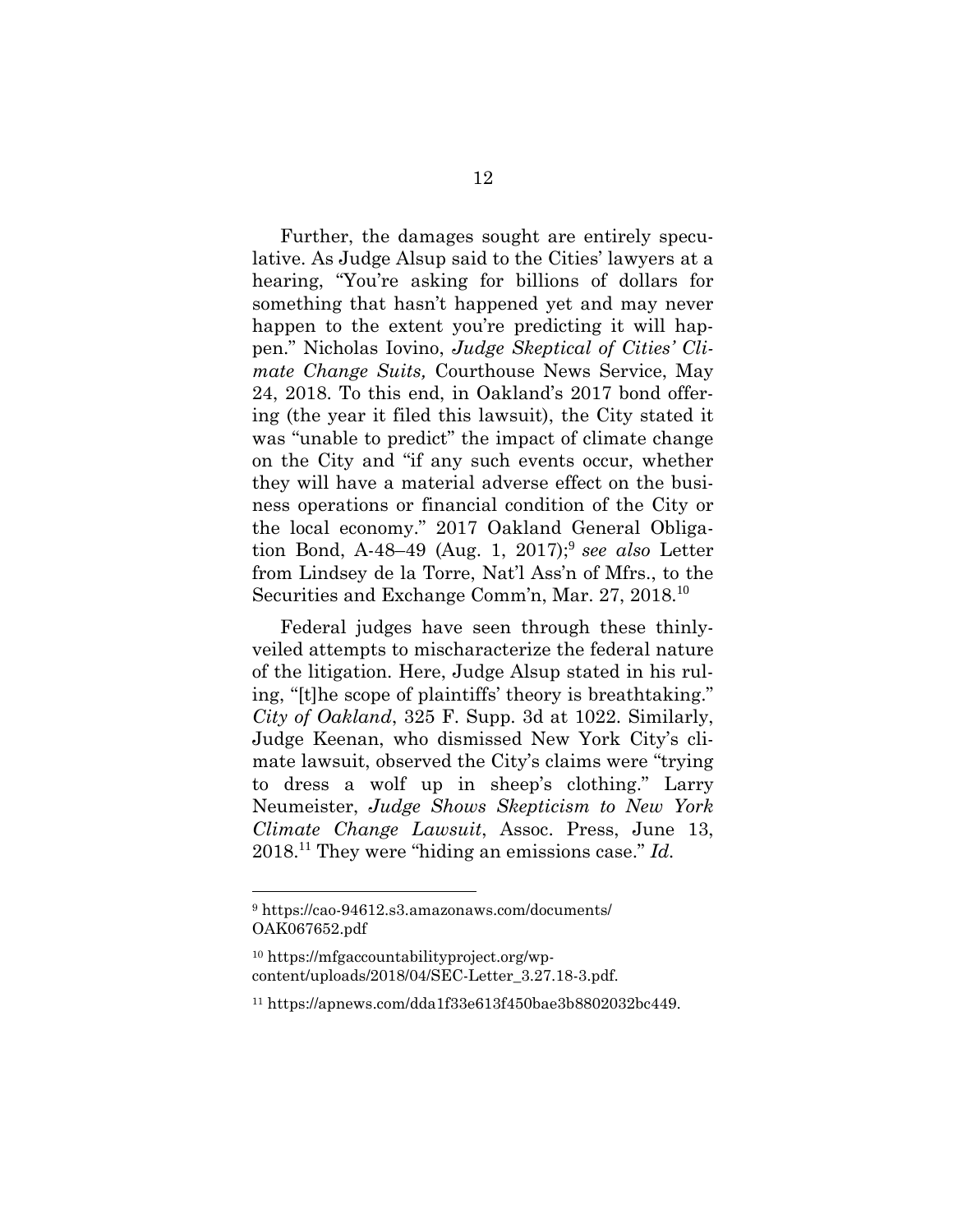Plaintiffs should not be able to avoid such scrutiny merely by painting federal claims with a state tort brush. *See* Susanne Rust, *California Communities Suing Big Oil Over Climate Change Face a Key Hearing Wednesday*, L.A. Times, Feb. 5, 2020 (quoting Prof. Hecht, co-Executive Director of the Emmett Institute on Climate Change and the Environment at UCLA School of Law, as saying governments "are arguing to have their suits heard in California state courts, which compared to their federal counterparts, tend to be more favorable to 'nuisance' lawsuits"). As the Court has appreciated, state court proceedings "may reflect 'local prejudice' against unpopular federal laws" or defendants. *Watson v. Philip Morris Cos.*, 551 U.S. 142, 150 (2007). Indeed, Annapolis officials in announcing their recent suit expressed unusual confidence that "the Maryland courts will get us there." Brooks Dubose, *Annapolis Sues 26 Oil and Gas Companies for their Role in Contributing to Climate Change*, Cap. Gazette, Feb. 23, 2021.

There is no doubt if any state court allows a hometown recovery, there will be a race to the courthouse in communities across this country. State courts are simply not positioned to be arbiters of who, if anyone, is to be legally accountable for climate change, how energy policies should change to address it, and how local mitigation projects in communities across the country should be funded.

## **IV. THE COURT SHOULD GRANT THE PETITION TO MAINTAIN THE INTEG-RITY OF THE FEDERAL-STATE DUAL COURT SYSTEM**

This Court should not permit the Cities to mask their attempt to affect national GHG emissions and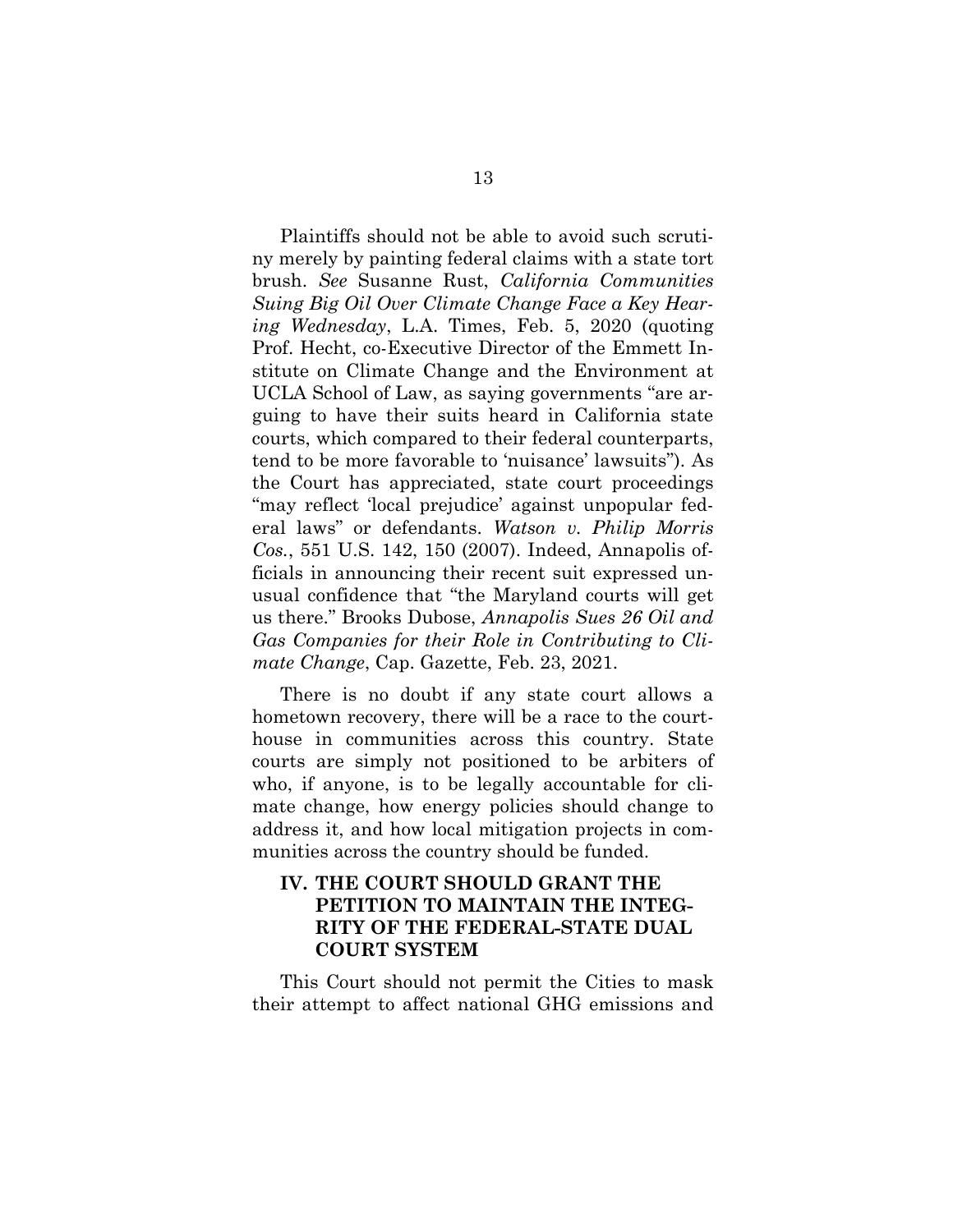the worldwide production of fossil fuels by "artfully" and disingenuously pleading its claims under state tort law. *Rivet v. Regions Bank of Louisiana*, 522 U.S. 470, 475 (1998). Petitioners are not "ignoring the set of facts" Oakland and San Francisco presented. *Caterpillar, Inc., v. Williams*, 482 U.S. 386, 392 (1987). It is the facts themselves that raise uniquely federal interests. *See Fry ex rel. E.F. v. Napoleon Cmty. Schs.*, 137 S. Ct. 743, 755 (2017) ("What matters is the crux—or, in legal speak, the gravamen—of the plaintiffs[s]' complaint, setting aside any attempts at artful pleading.").

Outside of the courtroom, the advocates behind this litigation campaign fully acknowledge that the true goals—or crux—of this litigation is to penalize the worldwide production, promotion, sale and use of fossil fuels—what they call imposing the "true cost" of fuels on consumers. Kirk Herbertson, *Oil Companies vs. Citizens: The Battle Begins Over Who Will Pay Climate Costs*, EarthRights, Mar. 21, 2018. They want to use the litigation to force Americans into "cutting back" on fossil fuel use and energy manufacturers to raise their prices "so that if they are continuing to sell fossil fuels, that the cost of [climate change] would ultimately get priced into them." Julia Caulfield, *Local Lawsuits Asks Oil and Gas to Help Pay for Climate Change*, KOTO, Dec. 14, 2020 (quoting an attorney in the Boulder climate case).<sup>12</sup>

Indeed, a reporter who follows the litigation has observed the incongruity between the ways the cases are presented in and out of court: "State and local

<sup>12</sup> https://coloradosun.com/2021/02/01/boulder-climate-lawsuitopinion/.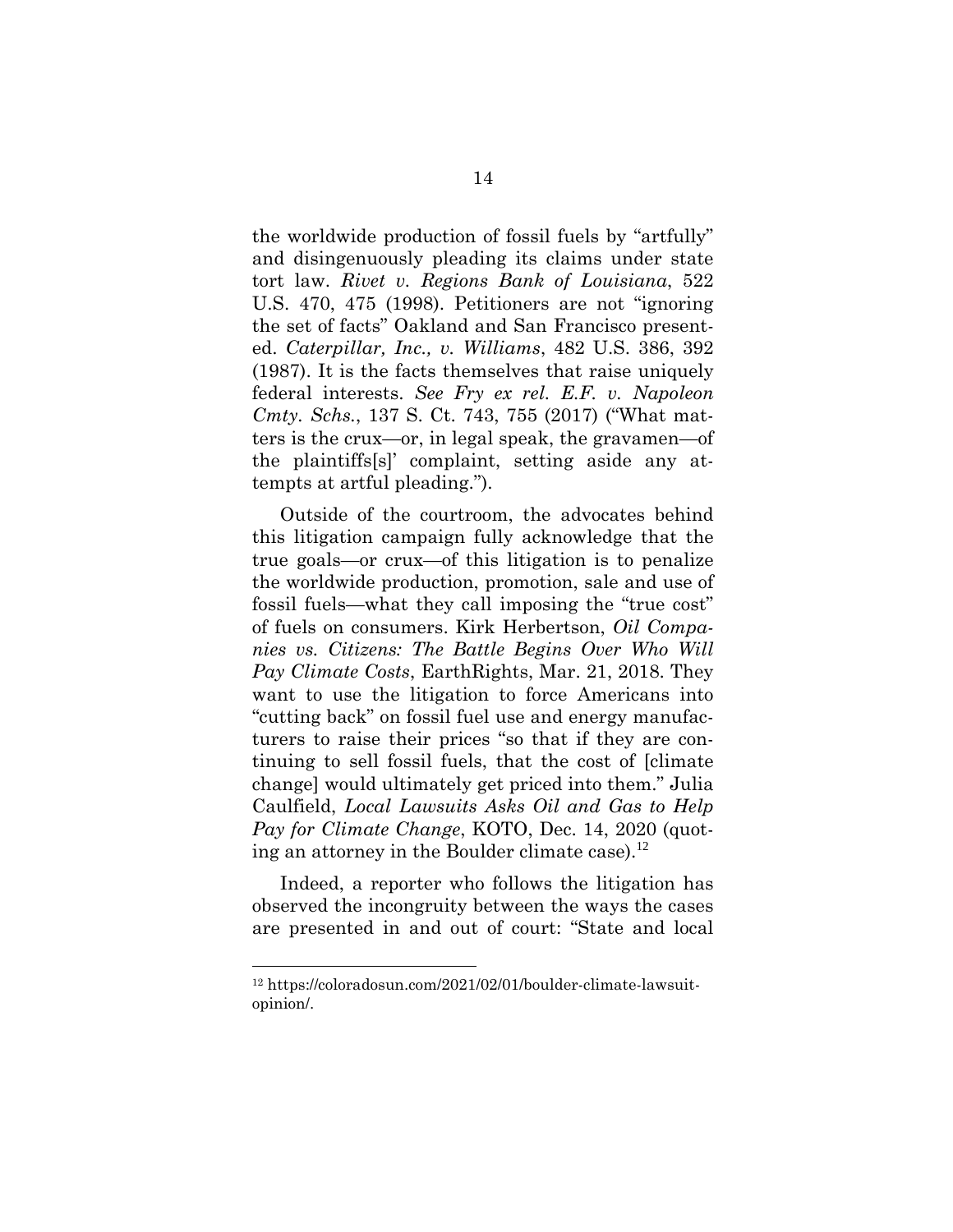governments pursuing the litigation argue that the cases are not about controlling GHG emissions . . . But they also privately acknowledge that the suits are a tactic to pressure the industry." Dawn Reeves, *As Climate Suits Keeps Issue Alive, Nuisance Cases Reach Key Venue Rulings*, Inside EPA, Jan. 6, 2020. 13

As the attorneys for the plaintiffs clearly appreciate, when state courts impose liability and damages, the intention is to "directly regulate" the underlying conduct. *See, e.g., Riegel v. Medtronic, Inc.*, 552 U.S. 312, 325 (2008). A person subjected to liability is supposed to change the offending conduct to avoid liability, similar to compliance with statutes and regulations. *See Bates v. Dow Agrosciences LLC*, 544 U.S. 431 (2005) (finding state tort liability imposes state law requirements); *see also Geier v. Am. Honda Motor Co.*, 529 U.S. 861, 871 (2000) ("[R]ules of law that judges and juries create or apply in such suits may themselves similarly create uncertainty and even conflict, say, when different juries in different [s]tates reach different decisions on similar facts."). However, it is not in the national interest to stop the sale of fossil fuels, and American tort law does not recognize absolute, category liability for selling products with known risks. *See* Restatement of the Law, Third: Prods. Liab. § 2 cmt d (1998).

Again, Judge Alsup saw through this veneer; the City "would have a single judge or jury in California impose" billions of dollars of liability on five companies "to abate the localized effects of an inherently global phenomenon." *City of Oakland*, 325 F. Supp.

<sup>13</sup> https://insideepa.com/outlook/climate-suits-keeps-issue-alivenuisance-cases-reach-key-venue-rulings.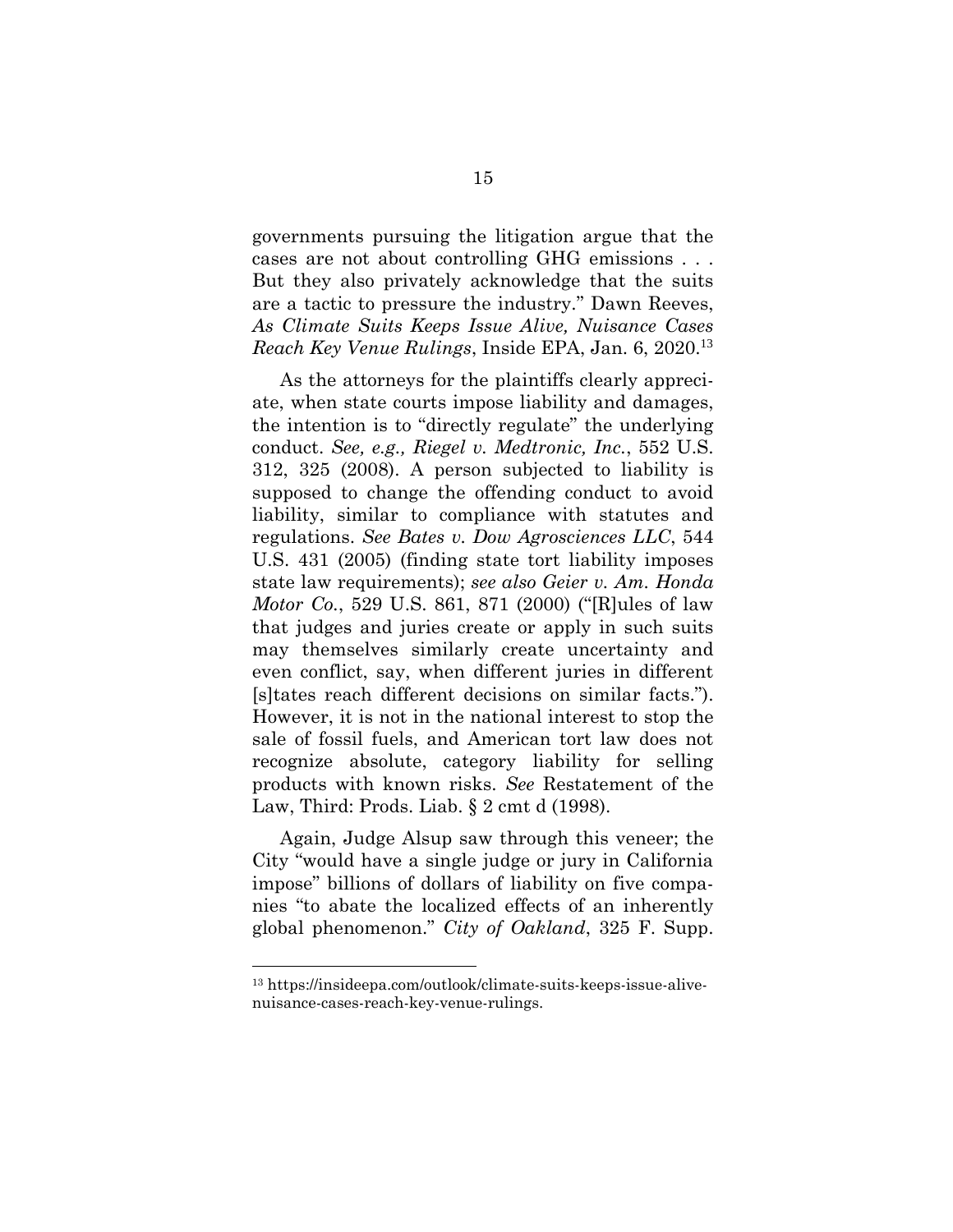3d at 1026. The dangers, causes and benefits "of fossil fuels are worldwide." *Id*. at 1029. Fifteen state attorneys general also cautioned in an *amicus* brief below that Oakland and San Francisco should not be able to "export their preferred environmental policies and their corresponding economic effects to other states." *Amicus* Brief of Indiana and Fourteen Other States in Support of Dismissal, City of Oakland v. BP, No. 18-1663 (9th Cir. filed Apr. 19, 2018).

The Court should grant the Petition to resolve this jurisdictional issue, which lays at the heart of some two dozen climate tort suits that are currently pending around the country, with the organizers actively recruiting more lawsuits. Lawsuits alleging that different combinations of energy manufacturers can be subject to untold liability for local harms caused by global climate change should not be the province of state courts. These courts do not provide the proper jurisdictions for assigning legal rights and obligations for global climate change. The Court should grant review as a matter of judicial efficiency given the proliferation of cases and find that this national climate litigation campaign, regardless of how artfully pleaded, invokes uniquely federal issues.

Ultimately, *amicus* believes the best way to address climate change over energy is for Congress, federal agencies, and local governments to work with manufacturers and other businesses that use, produce, distribute, and sell energy on developing the public policies and technologies that can meaningfully reduce emissions and mitigate damages. *See* Ross Eisenberg, *Forget the Green New Deal. Let's Get to Work on a Real Climate Bill*, Politico, Mar. 27,

\* \* \*